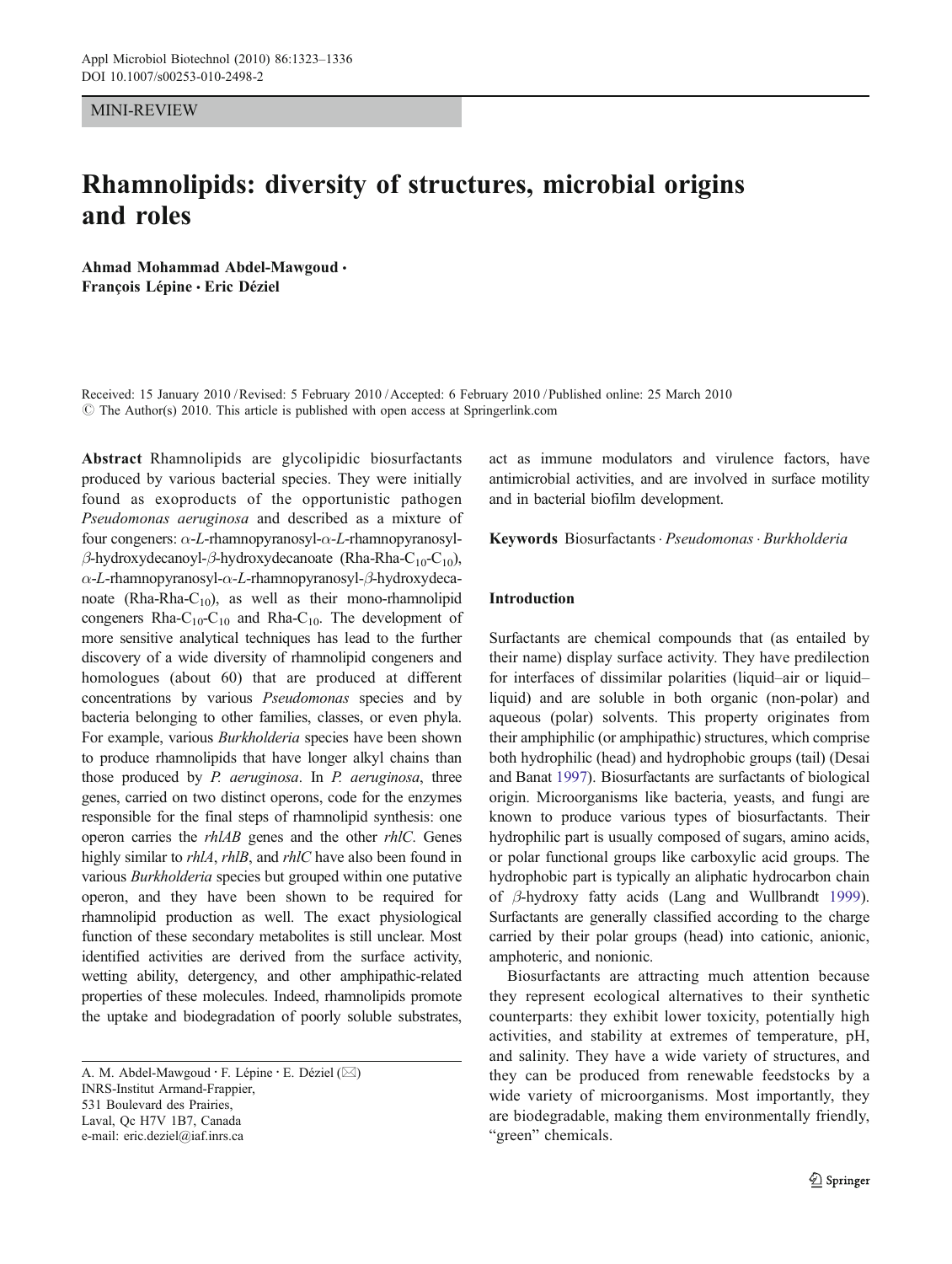Biosurfactants are classified according to their molecular structure into mainly glycolipids (e.g., rhamnolipids (RLs) and sophorolipids), lipopeptides (e.g., surfactin), polymeric biosurfactants (e.g., emulsan and alasan), fatty acids ((e.g., 3-(3-hydroxyalkanoyloxy)alkanoic acids (HAAs)), and phospholipids (e.g., phosphatidylethanolamine) (Desai and Banat [1997](#page-10-0); Lang and Wullbrandt [1999\)](#page-12-0).

Rhamnolipids are surface-active glycolipids. They have been intensively investigated and extensively reviewed (Maier and Soberón-Chávez [2000;](#page-12-0) Nitschke et al. [2005](#page-12-0); Ochsner et al. [1996;](#page-12-0) Soberón-Chávez [2004](#page-13-0); Soberón-Chávez et al. [2005](#page-13-0)). However, two questions about this class of biosurfactants are emerging as important topics that have yet been poorly reviewed. First, what is the intrinsic, natural role of RLs for the producing organisms? Second, what actually are these producers? Indeed, while the opportunistic pathogen Pseudomonas aeruginosa has traditionally been considered the primary RL-producing microorganism, many other bacterial species, especially in recent years, have been reported to produce RLs as well. Still, apart from some clear cases, it appears that the ability to produce RLs is in fact restricted to a limited number of species, and that many reports are anecdotal. Although initially only four RL species had been described, the development of more sensitive analytical techniques has revealed the co-production of a far wider variety of RL congeners. Thus, this review focuses on the diversity of reported RL bacterial producers, the chemical structure of identified RLs, and the various physiological functions and roles attributed to RLs for the producing bacteria.

## Diversity of chemical structures of rhamnolipids

The initial discovery of RLs goes back to 1946 when Bergström et al. ([1946a](#page-10-0), [b](#page-10-0)) reported an oily glycolipid produced by Pseudomonas pyocyanea (now P. aeruginosa) after growth on glucose that was named pyolipic acid and whose structural units were identified as L-rhamnose and β-hydroxydecanoic acid (Hauser and Karnovsky [1954](#page-11-0); Jarvis and Johnson [1949\)](#page-11-0). Jarvis and Johnson ([1949\)](#page-11-0) further elucidated the structure of a RL isolated from P. aeruginosa and showed that it was composed of two β-hydroxydecanoic acids linked through a glycosidic bond to two rhamnose moieties, with the two  $\beta$ -hydroxy fatty acid portions linked through an ester bond while the disaccharide portion contained a putative 1,3-glycosidic linkage. Edwards and Hayashi [\(1965](#page-11-0)) rather found that the linkage between the two rhamnose moieties is an  $\alpha$ -1,2glycosidic linkage, as determined by periodate oxidation and methylation. Based on that, they chemically described this RL as  $2-O-\alpha-1,2-L$ -rhamnopyranosyl- $\alpha$ -L-rhamnopyranosyl-β-hydroxydecanoyl-β-hydroxydecanoate (di-RL, structure 39 in Table [1](#page-2-0)). This was the first discovered glycolipid containing a link between a sugar and a hydroxylated fatty acid residue (Shaw [1970](#page-13-0)).

Later on, Itoh et al. ([1971\)](#page-11-0) isolated and identified a new RL congener produced concurrently with the aforementioned di-RL by several strains of P. aeruginosa after growth on  $n$ paraffin, and it was identified as  $\alpha$ -L-rhamnopyranosylβ-hydroxydecanoyl-β-hydroxydecanoate (mono-RL, structure 13 in Table [1](#page-2-0)). Moreover, they postulated that this mono-RL is the precursor of the di-RL (Itoh et al. [1971](#page-11-0)), although this had been suggested previously (Burger et al. [1963](#page-10-0)). A few years later, two additional RL congeners were identified in cultures of Pseudomonas sp. DSM 2874 grown as resting cells on n-alkanes or glycerol (Syldatk et al. [1985](#page-13-0)). These were similar to the previously identified mono- and di-RLs but containing only one β-hydroxydecanoic acid side chain (mono-lipidic RLs; structures 3 and 31 in Table [1\)](#page-2-0). These mono-lipidic RLs were also detected in trace concentrations in continuous P. aeruginosa cultures (Gruber et al. [1993\)](#page-11-0). Nevertheless, it is unlikely that these mono-lipidic congeners require special culture conditions to be produced since many recent studies have identified the four RL congeners produced by various P. aeruginosa in batch-mode production. For instance, Arino et al. [\(1996](#page-10-0)) have reported the following composition in a P. aeruginosa batch culture: 67% di-rhamnodi-lipid, 22% mono-rhamno-di-lipid, 9% di-rhamno-monolipid, and less than 3% of mono-rhamno-mono-lipid.

Furthermore, two unusual di-lipidic RLs have been identified with a further acylation with a 2-decenoyl group at the free 2-hydroxyl group of the rhamnose moieties, in cultures of a hydrocarbon-utilizing Pseudomonas sp. after growth on *n*-paraffin (structures  $29$  and  $58$  in Table [1;](#page-2-0) Yamaguchi et al. [1976\)](#page-13-0). These two congeners have been also described by Lang and Wagner [\(1987](#page-12-0)). Since then, however, very few teams have reported these two congeners, a possible indication that they are strain-specific (Ishigami et al. [1987a,](#page-11-0) [b,](#page-11-0) [1996](#page-11-0); Yamaguchi et al. [1978\)](#page-13-0). Finally, two novel RLs were described as methyl esters of the free carboxylic groups of two previously identified di-lipidic RLs (structures 28 and 57 in Table [1](#page-2-0); Hirayama and Kato [1982\)](#page-11-0). These two methylated congeners are the only known nonionic RLs.

Apart from these eight RL congeners identified until the mid-1980s, the last decade of the twentieth century has witnessed the discovery of a large number of new RLs that paralleled the implementation of more sensitive analytical

determined by the authors (Gunther et al. [2005](#page-11-0))

Many of the listed homologues were identified in trace amounts. The designation  $C_{x:1}$  means a fatty acid chain with chain length of X and with one unsaturated bond (–2H). The designation  $C_{x:2}$  means a fatty acid chain with chain length of X and with two unsaturated bonds (–4H). Rha is an  $\alpha$ -L-rhamnosyl moiety, b is an  $\alpha$ -decenoyl moiety drawn against mono-rhamno-di-lipidic congeners,  $d$  is the structure of the triacylated di-RL produced by Burkholderia plantarii (Andrä et al. [2006](#page-10-0)) <sup>a</sup>The exact order of the fatty acid chains has not been definitively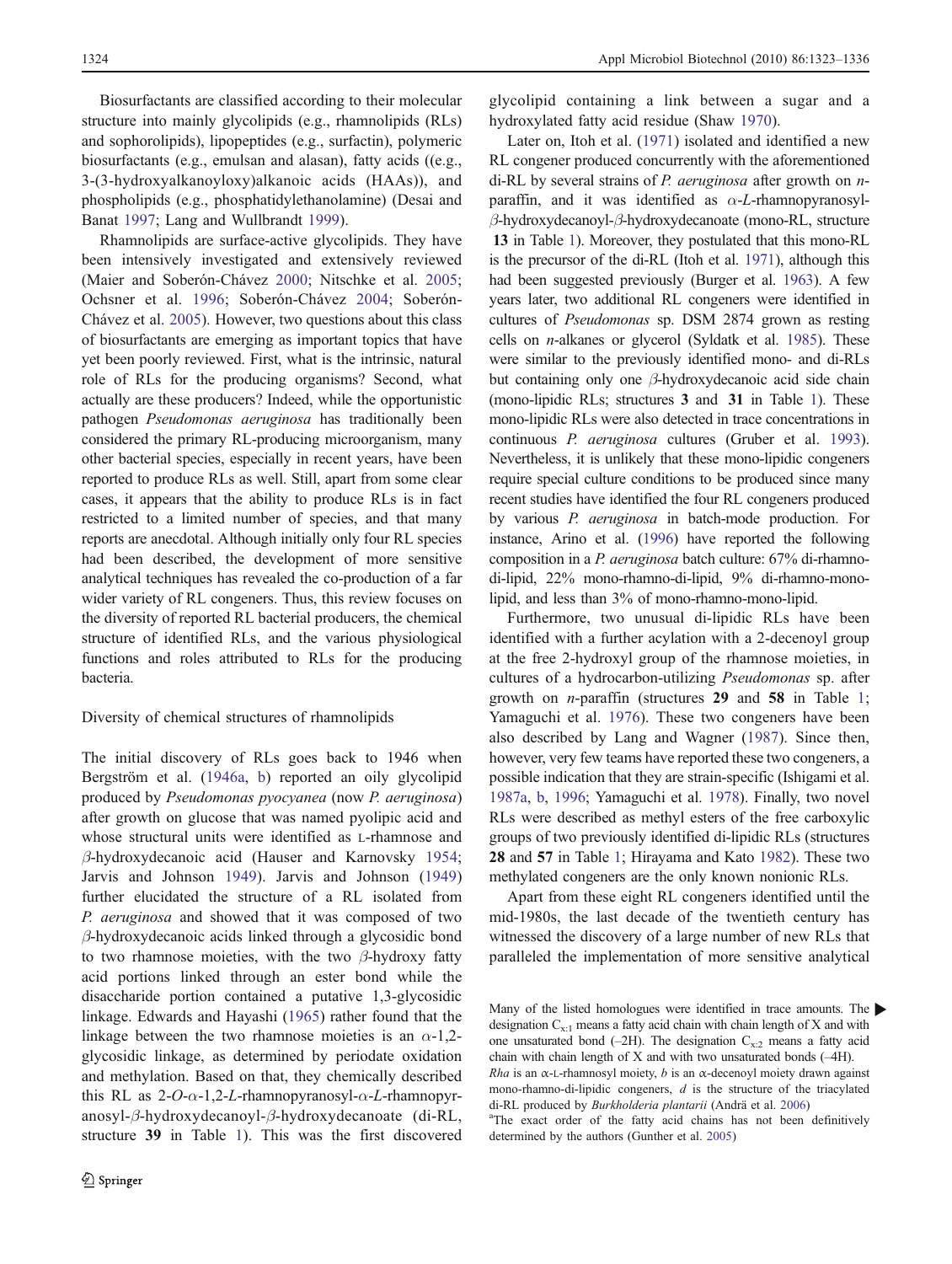<span id="page-2-0"></span>

|  |  |  |  |  | Table 1 Chemical structure of different identified rhamnolipid congeners and homologues |  |  |  |
|--|--|--|--|--|-----------------------------------------------------------------------------------------|--|--|--|
|--|--|--|--|--|-----------------------------------------------------------------------------------------|--|--|--|

| No.                              |                                                                                                                                                 |                                 |        |        |                |                                               |                 |                                |
|----------------------------------|-------------------------------------------------------------------------------------------------------------------------------------------------|---------------------------------|--------|--------|----------------|-----------------------------------------------|-----------------|--------------------------------|
|                                  | Symbol<br>M. Form.<br><b>MW</b><br>R <sub>2</sub><br><b>Structure</b><br>$R_1$<br>$n_1$<br>n <sub>2</sub><br>Mono-rhamno-mono-lipidic congeners |                                 |        |        |                |                                               |                 |                                |
|                                  | $\overline{R}$ ha- $C_{8:2}$                                                                                                                    | $C_{14}H_{22}O_7$               | 302.32 |        |                | $\overline{\phantom{a}}$                      |                 | OR <sub>2</sub>                |
| 1                                |                                                                                                                                                 |                                 |        | н      | $1(-4H)$       |                                               | н               |                                |
| $\overline{c}$<br>3              | Rha-C <sub>8</sub>                                                                                                                              | $C_{14}H_{26}O_7$               | 306.35 | н<br>н | 1<br>3         | $\qquad \qquad -$<br>$\overline{\phantom{0}}$ | н<br>н          |                                |
| 4                                | $Rha-C_{10}$<br>Rha-C <sub>12-2</sub>                                                                                                           | $C_{16}H_{30}O_7$               | 334.41 |        |                |                                               | н               |                                |
|                                  |                                                                                                                                                 | $C_{18}H_{30}O_7$               | 358.43 | Н      | $5(-4H)$<br>5  | $\overline{\phantom{0}}$                      |                 | $\rightarrow_{\overline{n}_1}$ |
| 5                                | $Rha-C12$                                                                                                                                       | $C_{18}H_{34}O_7$               | 362.46 | н      |                |                                               | н               | ςH,                            |
| 6                                | $Rha-C14:2$                                                                                                                                     | $C_{20}H_{34}O_7$               | 386.48 | н      | $7(-4H)$       | $\qquad \qquad -$                             | н               |                                |
| Mono-rhamno-di-lipidic congeners |                                                                                                                                                 |                                 |        |        |                |                                               |                 |                                |
| $\overline{7}$                   | $Rha-C_8-C_8$                                                                                                                                   | $C_{22}H_{40}O_9$               | 448.55 | н      | 1              | 1                                             | н               |                                |
| 8                                | $Rha-C_8-C_{10:1}$                                                                                                                              | $C_{24}H_{42}O_9$               | 474.58 | н      | $\mathbf{1}$   | $3(-2H)$                                      | н               |                                |
| 9                                | $Rha-C_{10:1}-C_8$                                                                                                                              | $C_{24}H_{42}O_9$               | 474.58 | н      | $3(-2H)$       | $\mathbf{1}$                                  | н               |                                |
| 10                               | $Rha-C_8-C_{10}$                                                                                                                                | $C_{24}H_{44}O_9$               | 476.60 | н      | $\mathbf{1}$   | 3                                             | H               |                                |
| 11                               | $Rha-C_{10}-C_8$                                                                                                                                | $C_{24}H_{44}O_9$               | 476.60 | н      | 3              | 1                                             | н               |                                |
| 12                               | $Rha-C_{10}$ - $C_{10:1}$                                                                                                                       | $C_{26}H_{46}O_9$               | 502.64 | Н      | 3              | $3(-2H)$                                      | н               |                                |
| 13                               | $Rha-C_{10}-C_{10}$                                                                                                                             | $C_{26}H_{48}O_9$               | 504.65 | Н      | 3              | 3                                             | н               |                                |
| 14                               | $Rha-C_8-C_{12}$                                                                                                                                | $C_{26}H_{48}O_9$               | 504.65 | Н      | $\mathbf{1}$   | 5                                             | н               |                                |
| 15                               | $Rha-C_{12}-C_{8}$                                                                                                                              | $C_{26}H_{48}O_9$               | 504.65 | н      | 5              | 1                                             | н               |                                |
| 16                               | $Rha-C_{10}-C_{12:1}$                                                                                                                           | $C_{28}H_{50}O_9$               | 530.69 | н      | 3              | $5(-2H)$                                      | н               |                                |
| 17                               | $Rha-C_{12:1}-C_{10}$                                                                                                                           | $C_{28}H_{50}O_9$               | 530.69 | н      | $5(-2H)$       | 3                                             | н               |                                |
| 18                               | Rha- $C_{10}$ - $C_{12}$                                                                                                                        | $C_{28}H_{52}O_9$               | 532.71 | н      | 3              | 5                                             | н               |                                |
| 19                               | $Rha-C_{12}-C_{10}$                                                                                                                             | $C_{28}H_{52}O_9$               | 532.71 | н      | 5              | 3                                             | н               |                                |
| 20                               | $Rha-C_{10}-C_{14:1}^a$                                                                                                                         | $C_{30}H_{54}O_9$               | 558.74 | н      | 3              | $7(-2H)$                                      | н               |                                |
| 21                               | Rha-C <sub>12</sub> -C <sub>12:1</sub> <sup>a</sup>                                                                                             | $C_{30}H_{54}O_9$               | 558.74 | н      | 5              | $5(-2H)$                                      | н               |                                |
| 22                               | $Rha-C_{10}-C_{14}^a$                                                                                                                           | $C_{30}H_{56}O_9$               | 560.76 | н      | 3              | 7                                             | н               |                                |
| 23                               | Rha- $C_{12}$ - $C_{12}$                                                                                                                        | $C_{30}H_{56}O_9$               | 560.76 | н      | 5              | 5                                             | н               |                                |
| 24                               | $Rha-C_{12}-C_{14}$                                                                                                                             | $C_{32}H_{60}O_9$               | 588.81 | н      | 5              | $\overline{7}$                                | н               |                                |
| 25                               | Rha- $C_{14}$ - $C_{14}$                                                                                                                        | $C_{34}H_{64}O_9$               | 616.87 | н      | $\overline{7}$ | 7                                             | н               |                                |
| 26                               | Rha- $C_{14}$ - $C_{16}$                                                                                                                        | $C_{36}H_{68}O_9$               | 644.92 | Н      | $\overline{7}$ | 9                                             | н               |                                |
| 27                               | $Rha-C_{16}$ - $C_{16}$                                                                                                                         | $C_{38}H_{72}O_9$               | 672.97 | н      | 9              | 9                                             | Η               | b: α-decenoyl group            |
| 28                               | Rha-C <sub>10</sub> -C <sub>10</sub> -CH <sub>3</sub>                                                                                           | $C_{27}H_{50}O_9$               | 518.68 | Н      | 3              | 3                                             | CH <sub>3</sub> |                                |
| 29                               | Decenoyl-Rha- $C_{10}$ - $C_{10}$                                                                                                               | $C_{36}H_{64}O_{10}$            | 656.89 | b      | 3              | 3                                             | н               |                                |
|                                  | Di-rhamno-mono-lipidic congeners                                                                                                                |                                 |        |        |                |                                               |                 |                                |
| 30                               | Rha-Rha-C <sub>8</sub>                                                                                                                          | $C_{20}H_{36}O_{11}$            | 452.49 | H      | 1              | $\overline{\phantom{a}}$                      | н               | OR <sub>2</sub>                |
| 31                               | Rha-Rha-C <sub>10</sub>                                                                                                                         | $C_{22}H_{40}O_{11}$            | 480.55 | н      | 3              | $\overline{\phantom{a}}$                      | н               |                                |
| 32                               | Rha-Rha-C <sub>12:1</sub>                                                                                                                       | $C_{24}H_{42}O_{11}$            | 506.58 | н      | $5(-2H)$       | $\overline{\phantom{a}}$                      | н               |                                |
| 33                               | Rha-Rha-C <sub>12</sub>                                                                                                                         | $C_{24}H_{44}O_{11}$            | 508.60 | н      | 5              | $\overline{\phantom{a}}$                      | н               | $n_{\rm n}$                    |
| 34                               |                                                                                                                                                 |                                 |        |        | 7              |                                               |                 |                                |
|                                  | Rha-Rha- $C_{14}$                                                                                                                               | $C_{26}H_{48}O_{11}$            | 536.65 | н      |                |                                               | н               |                                |
|                                  | Di-rhamno-di-lipidic congeners                                                                                                                  |                                 |        |        |                |                                               |                 |                                |
| 35                               | $Rha-Rha-C_8-C_8$                                                                                                                               | $C_{28}H_{50}O_{13}$            | 594.69 | н      | 1              | 1                                             | н               |                                |
| 36                               | $Rha-Rha-C_8-C_{10}$                                                                                                                            | $C_{30}H_{54}O_{13}$            | 622.74 | н      | $\mathbf{1}$   | 3                                             | н               |                                |
| 37                               | $Rha-Rha-C_{10}-C_8$                                                                                                                            | $C_{30}H_{54}O_{13}$            | 622.74 | Н      | 3              | 1                                             | н               |                                |
| 38                               | Rha-Rha- $C_{10}$ - $C_{10:1}$                                                                                                                  | $C_{32}H_{56}O_{13}$            | 648.78 | н      | 3              | $3(-2H)$                                      | н               |                                |
| 39                               | Rha-Rha- $C_{10}$ - $C_{10}$                                                                                                                    | $C_{32}H_{58}O_{13}$            | 650.79 | н      | 3              | 3                                             | н               | CH-                            |
| 40                               | Rha-Rha-C <sub>8</sub> -C <sub>12:1</sub>                                                                                                       | $C_{32}H_{56}O_{13}$            | 648.78 | н      | $\mathbf{1}$   | $5(-2H)$                                      | н               |                                |
| 41                               | Rha-Rha-C <sub>12:1</sub> -C <sub>8</sub>                                                                                                       | $C_{32}H_{56}O_{13}$            | 648.78 | н      | $5(-2H)$       | $\mathbf{1}$                                  | н               |                                |
| 42                               | Rha-Rha- $C_{10}$ - $C_{12:1}$                                                                                                                  | $C_{34}H_{60}O_{13}$            | 676.83 | H      | 3              | $5(-2H)$                                      | H               |                                |
| 43                               | $Rha-Rha-C12:1-C10$                                                                                                                             | $C_{34}H_{60}O_{13}$            | 676.83 | Н      | $5(-2H)$       | 3                                             | н               | HO                             |
| 44                               | $Rha-Rha-C10-C12$                                                                                                                               | $C_{34}H_{62}O_{13}$            | 678.84 | н      | 3              | 5                                             | н               |                                |
| 45                               | Rha-Rha-C <sub>12</sub> -C <sub>10</sub>                                                                                                        | $C_{34}H_{62}O_{13}$            | 678.84 | н      | 5              | 3                                             | н               |                                |
| 46                               | $Rha-Rha-C_{10}-C_{14:1}$                                                                                                                       | $C_{36}H_{64}O_{13}$            | 704.89 | н      | 3              | $7(-2H)$                                      | H               |                                |
| 47                               | $Rha-Rha-C_{12}-C_{12:1}$                                                                                                                       | $C_{36}H_{64}O_{13}$            | 704.89 | н      | 5              | $5(-2H)$                                      | н               |                                |
| 48                               | Rha-Rha- $C_{12:1}$ - $C_{12}$                                                                                                                  | $C_{36}H_{64}O_{13}$            | 704.89 | Η      | $5(-2H)$       | 5                                             | н               |                                |
| 49                               | Rha-Rha- $C_{12}$ - $C_{12}$                                                                                                                    | $C_{36}H_{66}O_{13}$            | 706.90 | н      | 5              | 5                                             | н               |                                |
| 50                               | Rha-Rha- $C_{12}$ - $C_{14}$                                                                                                                    | $\overline{C_{38}H_{70}O_{13}}$ | 734.95 | н      | 5              | 7                                             | Н               |                                |
| 51                               | Rha-Rha- $C_{14}$ - $C_{12}$                                                                                                                    | $C_{38}H_{70}O_{13}$            | 734.95 | н      | 7              | 5                                             | Н               |                                |
| 52                               | Rha-Rha- $C_{14}$ - $C_{14}$                                                                                                                    | $C_{40}H_{74}O_{13}$            | 763.00 | н      | 7              | 7                                             | Н               |                                |
| 53                               | Rha-Rha- $C_{14}$ - $C_{16}$                                                                                                                    | $C_{42}H_{78}O_{13}$            | 791.06 | н      | 7              | 9                                             | Н               |                                |
| 54                               | Rha-Rha- $C_{16}$ - $C_{14}$                                                                                                                    | $C_{42}H_{78}O_{13}$            | 791.06 | н      | 9              | $\overline{7}$                                | н               |                                |
| 55                               | Rha-Rha- $C_{16}$ - $C_{16}$                                                                                                                    | $C_{44}H_{82}O_{13}$            | 819.11 | н      | 9              | 9                                             | н               |                                |
| 56                               | Rha-Rha-C <sub>14</sub> -C <sub>14</sub> -C <sub>14</sub> <sup>(d)</sup>                                                                        | $C_{54}H_{100}O_{15}$           | 989.36 |        |                | Structure drawn separately <sup>(d)</sup>     |                 |                                |
| 57                               | Rha-Rha- $C_{10}$ - $C_{10}$ -CH <sub>3</sub>                                                                                                   | $C_{33}H_{60}O_{13}$            | 664.82 | н      | 3              | 3                                             | CH <sub>3</sub> |                                |
|                                  |                                                                                                                                                 |                                 |        |        |                |                                               |                 |                                |
| 58                               | Decenoyl-Rha-Rha-C <sub>10</sub> -C <sub>10</sub>                                                                                               | $C_{42}H_{74}O_{14}$            | 803.03 | b      | 3              | 3                                             | н               | cн.                            |
|                                  |                                                                                                                                                 |                                 |        |        |                |                                               |                 | d                              |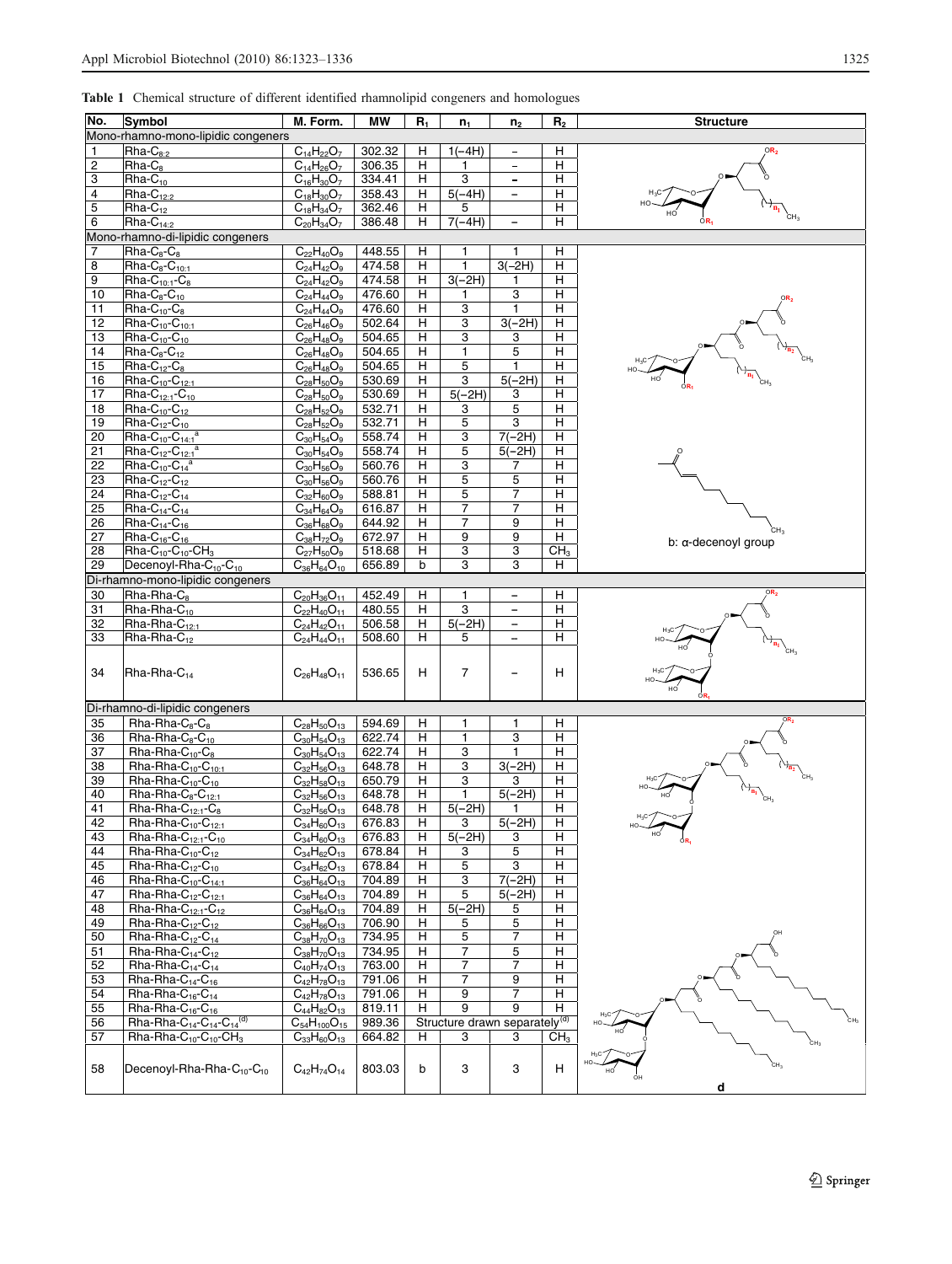techniques, such as high-performance liquid chromatography (HPLC), mass spectrometry (MS), and HPLC/MS. Rendell et al. [\(1990\)](#page-13-0) identified five new di-RL congeners from cultures of a clinical isolate of P. aeruginosa. These RLs had aliphatic chains of variable lengths and some contained an unsaturation (C<sub>8</sub>-C<sub>10</sub>, C<sub>10</sub>-C<sub>8</sub>, C<sub>10</sub>-C<sub>12</sub>, C<sub>12</sub>-C<sub>10</sub>, and C<sub>10</sub>- $C_{12:1}$  as illustrated in structures 36, 37, 44, 45, and 42, respectively, in Table [1\)](#page-2-0). They also reported corresponding mono-RL congeners (structures 10, 11, 18, 19, and 16 in Table [1](#page-2-0)) using HPLC/MS. A rhamnolipid congener in which the sum of the carbons in the side chains amounted to  $C_{24}$ was identified in addition to the previous homologues by Zhang and Miller ([1994](#page-13-0)) in a P. aeruginosa isolate; however, the exact length of each β-hydroxy-fatty acid was not mentioned. Déziel et al. ([1999](#page-11-0), [2000](#page-11-0)) reported, in addition to the previously identified congeners, the di-RL congeners containing  $C_8 - C_8$ ,  $C_8 - C_{12 \cdot 1}$ ,  $C_{12 \cdot 1} - C_8$ ,  $C_{12 \cdot 1} - C_{10}$ ,  $C_{12 \cdot 1} - C_{12}$ ,  $C_{10}$ -C<sub>14:1</sub>, C<sub>12</sub>-C<sub>12</sub>, C<sub>8</sub>, C<sub>12:1</sub>, and C<sub>12</sub> moieties (structures 35, 40, 41, 43, 48, 46, 49, 30, 32, and 33, respectively, in Table [1](#page-2-0)), as well as other new mono-RL congeners containing  $C_8 - C_8$ ,  $C_{12:1} - C_{10}$ ,  $C_8$ , and  $C_{12}$  moieties (structures 7, 17, 2, and 5, respectively, in Table [1\)](#page-2-0) produced by a P. aeruginosa strain grown on mannitol or naphthalene as carbon sources. All in all, they reported a total number of 28 RL congeners, many of which were present in only minute concentrations.

New congeners are still regularly reported. Abalos et al. [\(2001](#page-10-0)) have identified new mono-RL congeners with the polyunsaturated  $\beta$ -hydroxy-fatty acid chains C<sub>8:2</sub> and C<sub>12:2</sub> (structures  $1$  and  $4$  in Table [1\)](#page-2-0) in cultures of a P. aeruginosa isolate, yet their concentrations were low. Interestingly, these congeners were produced in significant amounts by a different *P. aeruginosa* isolate (AT10) in another study (Haba et al. [2003a\)](#page-11-0). Additional mono-RL homologues, containing  $C_{10}$ -C<sub>14:1</sub>, C<sub>12</sub>-C<sub>12:1</sub>, and C<sub>10</sub>-C<sub>14</sub> (structures 20, 21, and 22 in Table [1](#page-2-0)) were detected in cultures of Pseudomonas chlororaphis strain NRRL B-30761 (Gunther et al. [2005](#page-11-0)). Recently, other di-RL congeners with monounsaturation as  $C_{10}$ - $C_{10:1}$  and  $C_{12}$ - $C_{12:1}$  (structures 38 and 47 in Table [1](#page-2-0)) were also identified (Sharma et al. [2007](#page-13-0)). Moreover, new mono-RLs containing  $C_8-C_{10:1}$ ,  $C_{10}-C_{10:1}$ , and  $C_{12}-C_{12}$  moieties (structures 8, 12, and 23 in Table [1\)](#page-2-0) were identified in culture of the P. aeruginosa isolate LBI, although the first two congeners only represented less than 1% of all the RLs detected (Nitschke et al. [2009\)](#page-12-0). Recently, other mono-RL congeners containing  $C_{14:2}$  and  $C_{10:1}-C_8$ moieties (structures 6 and 9 in Table [1\)](#page-2-0) have been identified in cultures of a hyper-producing P. aeruginosa mutant (MIG-N146) (Guo et al. [2009](#page-11-0)).

All the previously mentioned RL congeners and homologues were identified in various isolates of Pseudomonas species, essentially P. *aeruginosa*. However, other RL homologues produced by non-Pseudomonas bacterial iso-

lates have also been reported. For example, Pajarron et al. [\(1993](#page-12-0)) have identified new di-RL congeners produced by a Pseudomonas glumae isolate, a species later renamed as Burkholderia glumae (Urakami et al. [1994](#page-13-0)). The major di-RL congeners they identified contained a  $C_{14}-C_{14}$  moiety; other minor congeners containing  $C_{12}$ -C<sub>14</sub>,  $C_{14}$ -C<sub>12</sub>, C<sub>14</sub>-C<sub>16</sub>, and  $C_{16}$ -C<sub>14</sub> moieties were also identified (structures 52, 50, 51, 53, and 54 in Table [1\)](#page-2-0). The major di-RL congener containing  $C_{14}$ -C<sub>14</sub> was also identified in other species of Burkholderia, such as the pathogen Burkholderia pseudomallei, but as the sole RL congener (Häussler et al. [1998;](#page-11-0) Howe et al. [2006\)](#page-11-0). However, Andrä et al. [\(2006\)](#page-10-0) identified in addition to the Rha-Rha-C<sub>14</sub>-C<sub>14</sub> congener two other RL congeners with mono- and tri-acylation with  $\beta$ -hydroxytetradecanoic acid: Rha-Rha-C<sub>14</sub> and Rha-Rha-C<sub>14</sub>-C<sub>14</sub>-C<sub>14</sub> (stated as unpublished data), respectively (structures 34 and 56 in Table [1](#page-2-0)) produced by Burkholderia plantarii. Apart from the work of Pajarron et al. ([1993](#page-12-0)), the few abovementioned reports on RLs produced by Burkholderia sp. have identified only the Rha-Rha-C<sub>14</sub>-C<sub>14</sub> congener. However, Dubeau et al. [\(2009](#page-11-0)) have recently identified new mono- and di-RL homologues from Burkholderia thailandensis grown on glycerol or vegetable oil, with the following combinations of fatty acids:  $C_{10}$ - $C_{12}$ ,  $C_{12}$ - $C_{12}$ ,  $C_{12}$ - $C_{14}$ ,  $C_{14}$ - $C_{14}$ ,  $C_{14}$ - $C_{16}$ , and  $C_{16}$ - $C_{16}$ , among which, the major congeners are still those with  $C_{14}$ -C<sub>14</sub> side chains. Other congeners were also found in trace amonts (Dubeau et al. [2009](#page-11-0)). Thus, the newly identified RL congeners to be added to the pool of known RLs are the mono-RLs with  $C_{12}-C_{14}$ ,  $C_{14}-C_{14}$ ,  $C_{14}-C_{16}$ , and  $C_{16}-C_{16}$ (structures 24, 25, 26, and 27 in Table [1\)](#page-2-0) as well as the di-RL with  $C_{16}$ -C<sub>16</sub> (structures 55 in Table [1\)](#page-2-0). Finally, they also identified a range of di-RL congeners produced by *B. pseudomallei* carrying the same combinations of  $C_{12}$ ,  $C_{14}$ , and  $C_{16}$  fatty acids as seen with *B. thailandensis* (Dubeau et al. [2009](#page-11-0)).

Thus, in view of the structures mentioned above, RLs can be described as follows: they are glycosides composed of rhamnose moieties (glycon part) and lipid moieties (aglycon part) linked to each other via a O-glycosidic linkage. The glycon part is composed of one (mono-RLs) or two (di-RLs) rhamnose moieties linked to each other through a  $\alpha$ -1,2-glycosidic linkage. The aglycon part, however, is mainly one or two (in few cases three)  $\beta$ hydroxy fatty acid chains (saturated, mono-, or polyunsaturated and of chain length varying from  $C_8$  to  $C_{16}$ ) linked to each other through an ester bond formed between the  $\beta$ -hydroxyl group of the distal (relative to the glycosidic bond) chain with the carboxyl group of the proximal chain (Fig. [1](#page-4-0)). In most cases, the carboxyl group of the distal  $\beta$ hydroxy fatty acid chain remains free; few congeners, however, have this group esterified with a short alkyl group. Similarly, the 2-hydroxyl group of the distal (relative to the glycosidic bond) rhamnose group remains mostly free,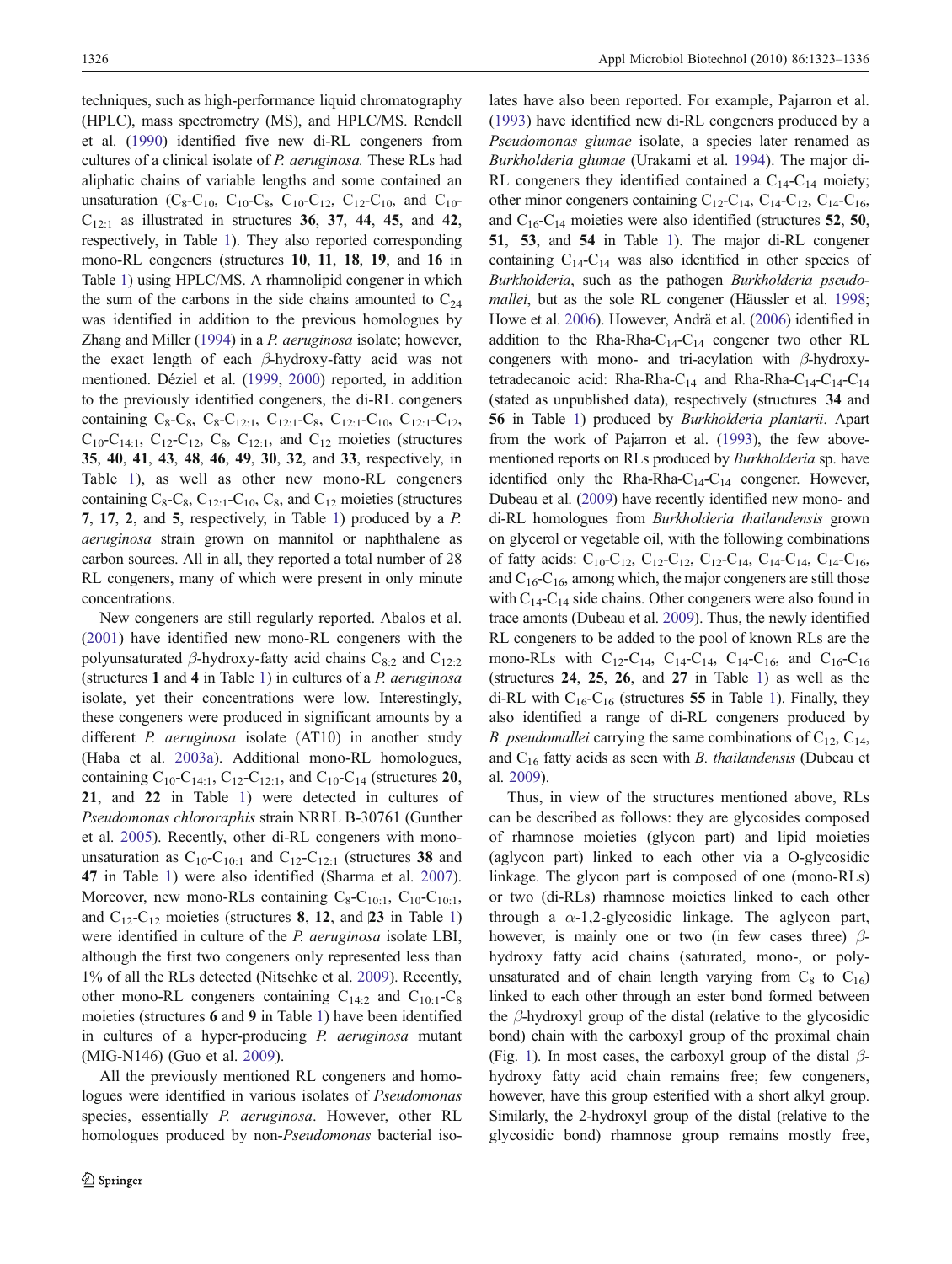<span id="page-4-0"></span>

Fig. 1 Chemical structure of the first identified rhamnolipid; simply named as α-L-rhamnopyranosyl-α-L-rhamnopyranosyl-β-hydroxydecanoyl- $\beta$ -hydroxydecanoate and symbolized as Rha-Rha-C<sub>10</sub>-C<sub>10</sub>. Its IUPAC names:  $(R)$ -3- $\{(R)$ -3- $[2-O-(\alpha-L{\text{-}rham}$  nopyranosyl $)-\alpha-L{\text{-}rham}$ rhamnopyranosyl]oxydecanoyl}oxydecanoate or the synonym name:  $(R)$ -3- $((R)$ -3- $((2R,3R,4R,5R,6S)$ -4,5-dihydroxy-6-methyl-3-((2S,3R,4R,5R,6S)-3,4,5-trihydroxy-6-methyltetrahydro-2H-pyran-2 yloxy)tetrahydro-2H-pyran-2-yloxy)decanoyloxy)decanoic acid

although in some rare homologues it can be acylated with long chain alkenoic acid.

Variations in the chemical structures of bacterially produced RLs give rise to a large pool of RL homologues that approaches 60 structures (Table [1](#page-2-0)). The differences among these homologues come from modifications in the glycon and/or the aglycon parts, taking in consideration that variation in the aglycon part contribute largely to the biodiversity of RLs. Although few general rules apply, Déziel et al. [\(1999,](#page-11-0) [2000](#page-11-0)) previously noted that for RL isomers containing two fatty acid moieties of different chain lengths, the predominant (at least twice more abundant) isomeric congeners will be those with the shorter chain adjacent to the sugar. This proportion is even larger when one of the two fatty acid moieties contains a double bond, i.e., the most prevalent isomeric congener will be that with the shorter saturated fatty acid chain adjacent to the sugar while its isomeric congener with the unsaturated longer chain adjacent to the sugar is found at much lower concentrations (Déziel et al. [2000](#page-11-0)) or, in other studies, is completely absent (Sharma et al. [2007\)](#page-13-0). Concerning the  $\beta$ -hydroxyl groups of the fatty acid chains, they were reported to be strictly present in the R-configuration (Bauer et al. [2006;](#page-10-0) Schenk et al. [1997\)](#page-13-0).

## Diversity of biological producers

Pseudomonas species have long been the main sources of RLs, with P. aeruginosa being considered the primary producing species. However, as noted above, many isolates from other bacterial species of varying distance in their taxonomical classification are increasingly reported to be also RL producers. First, many Pseudomonas species other than P. aeruginosa have been reported to produce RLs (Gunther et al. [2005](#page-11-0), [2006](#page-11-0); Onbasli and Aslim [2009](#page-12-0)). Some

belong to the same taxonomical class of Pseudomonas (Gammaproteobacteria) and order (Pseudomonadales) but are not part of the Pseudomonadacae family. For instance, two Acinetobacter calcoaceticus isolates (order: Pseudomonadales; family: Moraxellaceae) were recently found to be RL producers (Rooney et al. [2009\)](#page-13-0). Most other examples, however, are farther from Pseudomonas in the taxonomical class. They belong to different orders, yet under the same phylum (Gammaproteobacteria); e.g., Pseudoxanthomonas sp. (order: Xanthomonadales; family: Xanthomonadaceae; Nayak et al. [2009](#page-12-0)) and Enterobacter sp., as well as Pantoea sp. (order: Enterobacteriales; family: Enterobacteriaceae; Rooney et al. [2009;](#page-13-0) Vasileva-Tonkova and Gesheva [2007;](#page-13-0) Table [2](#page-5-0)).

Besides, RL-producing bacteria that do not belong to the class Gammaproteobacteria have been reported. The most prominent examples are various RL-producing Burkholderia spp. which are Betaproteobacteria (Andrä et al. [2006;](#page-10-0) Dubeau et al. [2009;](#page-11-0) Häussler et al. [1998](#page-11-0); Pajarron et al. [1993\)](#page-12-0). Interestingly, a Myxococcus sp. (class Deltaproteobacteria) has been reported to produce an unusual rhamnosecontaining glycolipid (rhamnoside) called myxotyrosides which have a tyrosine-derived core structure glycosylated with rhamnose and acylated with unusual fatty acids such as (Z)-15-methyl-2-hexadecenoic and (Z)-2-hexadecenoic acid. Although these are not typical RLs, the authors claimed that the only molecules related to myxotyrosides are RLs and similarly acylated amino acids (Ohlendorf et al. [2008](#page-12-0); Table [2\)](#page-5-0).

Astonishingly, bacterial isolates belonging to different phyla than that of Pseudomonas, for instance, Renibacterium salmoninarum (Christova et al. [2004\)](#page-10-0), Cellulomonas cellulans (Arino et al. [1998b\)](#page-10-0), and Nocardioides sp. (Vasileva-Tonkova and Gesheva [2005](#page-13-0)), have been reported to produce RLs, yet they belong to the phylum Actinobacteria. Another example is Tetragenococcus koreensis, which belongs to phylum Firmicutes and has been reported to be a RL producer (Lee et al. [2005](#page-12-0); Table [2](#page-5-0)). The glycolipid produced by C. cellulans is not a typical RL. Although not fully structurally elucidated, preliminary characterizations showed it is a glycolipid whose lipid part is composed of fatty acids and hydroxy fatty acids ranging from  $C_{10}$  to  $C_{18}$ . The glycidic moiety is composed of glucose, rhamnose, and to a lesser extent, ribose (Arino et al. [1998b\)](#page-10-0). It remains to be seen whether this glycolipid has surfactant activity.

Although bacterial species other than P. aeruginosa have been reported as RL producers (Table [2](#page-5-0)), it is important to note that many have not been conclusively identified (e.g., through 16S ribosomal RNA gene sequencing) nor their production of RLs have been confirmed using highprecision analytical methods (e.g., HPLC-MS). Worthy to be mentioned here, in the context of the interest in finding nonpathogenic RL-producing species for commercial production purposes, is that the pathogenicity of many of these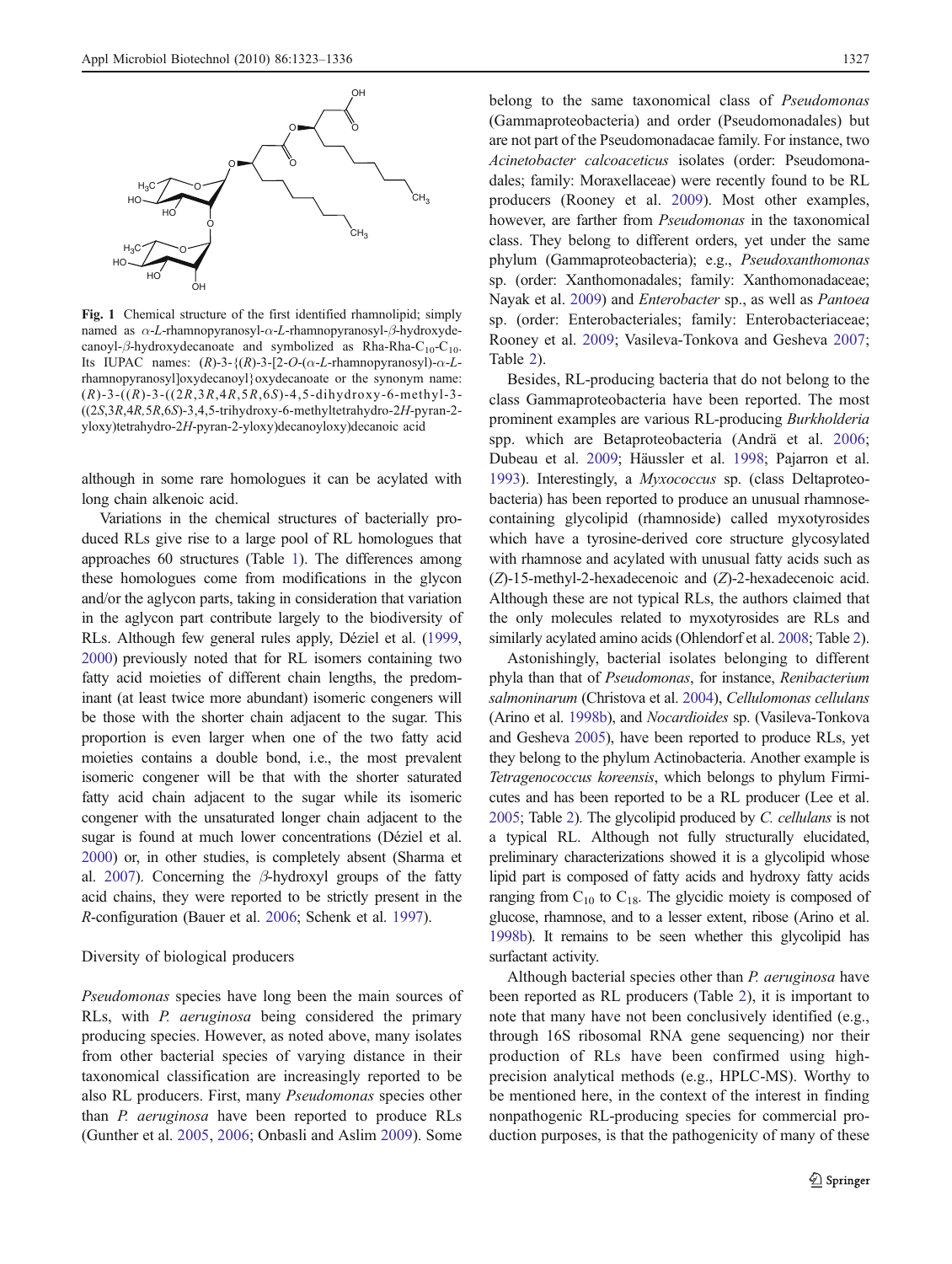| Name of bacterial sp.<br>Culture medium                                                     |                                                                                          | RL composition                                                                                                                                                                   | Reference                              |  |  |
|---------------------------------------------------------------------------------------------|------------------------------------------------------------------------------------------|----------------------------------------------------------------------------------------------------------------------------------------------------------------------------------|----------------------------------------|--|--|
| Phylum: Actinobacteria, class: Actinobacteria                                               |                                                                                          |                                                                                                                                                                                  |                                        |  |  |
| Renibacterium<br>salmoninarum                                                               | Mineral salts medium<br>$(MSM) + 2\%$ <i>n</i> -hexadecane                               | Mono- and di-RL                                                                                                                                                                  | (Christova et al. 2004)                |  |  |
| or $n$ -paraffin<br>Cellulomonas<br>Mineral salts+yeast<br>cellulans<br>extract+3% glycerol |                                                                                          | Novel rhamnose-containing<br>glycolipid (gluco-                                                                                                                                  | (Arino et al. 1998b)                   |  |  |
| or $2\%$ <i>n</i> -hexadecane<br>$MSM+2\%$ <i>n</i> -paraffin<br>Nocardioides sp.           |                                                                                          | rhamno-ribo-lipid)<br>RL <sup>a</sup> (congeners unidentified)                                                                                                                   | (Vasileva-Tonkova<br>and Gesheva 2005) |  |  |
| Phylum: Firmicutes, class: Bacilli                                                          |                                                                                          |                                                                                                                                                                                  |                                        |  |  |
| Tetragenococcus<br>koreensis                                                                | Glucose yeast peptone/sodium<br>acetate/mineral salts<br>$+2-5\%$ (w/v) NaCl             | RL (congeners unidentified)                                                                                                                                                      | (Lee et al. 2005)                      |  |  |
| Phylum: Proteobacteria, class: Betaproteobacteria                                           |                                                                                          |                                                                                                                                                                                  |                                        |  |  |
| Not-mentioned<br>B. glumae                                                                  |                                                                                          | Rha-Rha-C <sub>14</sub> -C <sub>14</sub> , C <sub>12</sub> -C <sub>14</sub> , and<br>$C_{14}$ - $C_{16}$ (beside their isomers)                                                  | (Pajarron et al. 1993)                 |  |  |
| B. pseudomallei                                                                             | Vogel-Bonner medium,<br>glycerol medium                                                  | Di-RL congeners with $C_{12}$ - $C_{12}$ ,<br>$C_{12}$ -C <sub>14</sub> , C <sub>14</sub> -C <sub>14</sub> , C <sub>14</sub> -C <sub>16</sub> ,<br>and $C_{16}$ -C <sub>16</sub> | (Häussler et al. 1998)                 |  |  |
|                                                                                             | Nutrient broth<br>$(NB) + 4\%$ glycerol                                                  |                                                                                                                                                                                  | (Dubeau et al. 2009)                   |  |  |
| B. plantarii<br>Mineral salts+yeast<br>ext+soy bean oil                                     |                                                                                          | Rha-Rha-C <sub>14</sub> , Rha-Rha-C <sub>14</sub> -C <sub>14</sub> ,<br>and Rha-Rha-C <sub>14</sub> -C <sub>14</sub> -C <sub>14</sub>                                            | (Andrä et al. 2006)                    |  |  |
| <b>B.</b> thailandensis<br>NB+4% glycerol or canola oil                                     |                                                                                          | Mono- and di-RL congeners<br>with $C_{12}$ -C <sub>14</sub> , C <sub>14</sub> -C <sub>14</sub> ,<br>$C_{14}$ -C <sub>16</sub> , and C <sub>16</sub> -C <sub>16</sub>             | (Dubeau et al. 2009)                   |  |  |
|                                                                                             | Phylum: Proteobacteria, subphylum: delta/epsilon subdivision, class: Deltaproteobacteria |                                                                                                                                                                                  |                                        |  |  |
| Myxococcus sp.                                                                              | Peptone medium $+0.2\%$<br>starch+ $0.2\%$ glucose                                       | Myxotyrosides A and B which<br>are rhamno-amino-lipids                                                                                                                           | (Ohlendorf et al. 2008)                |  |  |
| Phylum: Proteobacteria, class: Gammaproteobacteria                                          |                                                                                          |                                                                                                                                                                                  |                                        |  |  |
| Acinetobacter calcoaceticus                                                                 | MSM+10% glycerol                                                                         | Mono- and di-RL with $C_{10}$ - $C_{10}$                                                                                                                                         | (Rooney et al. 2009)                   |  |  |
| Enterobacter asburiae                                                                       | MSM+10% glycerol                                                                         | Mono- and di-RL with $C_{10}$ -C <sub>10</sub>                                                                                                                                   | (Rooney et al. 2009)                   |  |  |
| Enterobacter hormaechei                                                                     | MSM+10% glycerol                                                                         | Mono- and di-RL with $C_{10}$ - $C_{10}$                                                                                                                                         | (Rooney et al. 2009)                   |  |  |
| Pantoea stewartii                                                                           | MSM+10% glycerol                                                                         | Mono- and di-RL with $C_{10}$ -C <sub>10</sub>                                                                                                                                   | (Rooney et al. 2009)                   |  |  |
| Pantoea sp.                                                                                 | $MSM+2%$ <i>n</i> -paraffin<br>or kerosene                                               | $RLa$ (congeners unidentified)                                                                                                                                                   | (Vasileva-Tonkova<br>and Gesheva 2007) |  |  |
| P. alcaligenes                                                                              | Nutrient agar (NA), mineral<br>medium+0.5% $(v/v)$<br>of palm oil                        | Mono- and di-RL with $C_8$ - $C_{10}$ ,<br>$C_{10}$ -C <sub>10</sub> , and C <sub>10</sub> -C <sub>12</sub>                                                                      | (Oliveira et al. 2009)                 |  |  |
| P. aeruginosa                                                                               | MSM+soluble or insoluble<br>carbon sources                                               | Refer to text                                                                                                                                                                    | Refer to text                          |  |  |
| P. cepacia                                                                                  | Nutrient broth                                                                           | $RLa$ (congeners unidentified)                                                                                                                                                   | (Onbasli and Aslim 2009)               |  |  |
| P. chlororaphis                                                                             | Kay's minimal medium,<br>$MSM+2\%$ glucose,<br>Siegmund Wagner (SW) agar                 | Mono-RL with $C_{10}$ -C <sub>8</sub> , $C_{10}$ -C <sub>10</sub> ,<br>$C_{12}$ -C <sub>10</sub> , C <sub>12:1</sub> -C <sub>10</sub> , C <sub>12</sub> -C <sub>12</sub> ,       | (Gunther et al. 2005, 2006)            |  |  |
| P. clemancea                                                                                | $MSM+3\%$ glycerol+high<br>phosphate+no trace elements                                   | $C_{12:1}$ -C <sub>10</sub> , C <sub>14</sub> -C <sub>10</sub> , and C <sub>14:1</sub> -C <sub>10</sub><br>Mono- and di-RL with $C_{10}$ -C <sub>10</sub>                        | (Rahman et al. 2009)                   |  |  |
| P. collierea                                                                                | $MSM+3\%$ glycerol+high<br>phosphate+no trace elements                                   | Mono- and di-RL with $C_{10}$ - $C_{10}$                                                                                                                                         | (Rahman et al. 2009)                   |  |  |
| P. fluorescens                                                                              | Bushnell-Haas Broth+0.1 mg<br>yeast, $0.1 \times NB + 2,000 \text{ IU}$<br>penicillin    | $RLa$ (congeners unidentified)                                                                                                                                                   | (Husain 2008)                          |  |  |
| P. fluorescens                                                                              | NA, NB, MSM+2% $(v/v)$<br>olive oil and $1 \text{ g/L}$<br>ammonium nitrate              |                                                                                                                                                                                  | (Abouseoud et al. 2008a, b)            |  |  |
| P. fluorescens                                                                              | NB, tryptic soy broth (TSB),<br>minimal medium+petrol $0.1\%$ v/v                        | RL <sup>a</sup> (congeners unidentified)                                                                                                                                         | (Wilson and Bradley 1996)              |  |  |
| P. fluorescens                                                                              | $MSM+2\%$ <i>n</i> -paraffin or kerosene                                                 | RL <sup>a</sup> (congeners unidentified)                                                                                                                                         | (Vasileva-Tonkova et al. 2006)         |  |  |

<span id="page-5-0"></span>Table 2 Taxonomical classification of different bacteria reported to produce rhamnolipids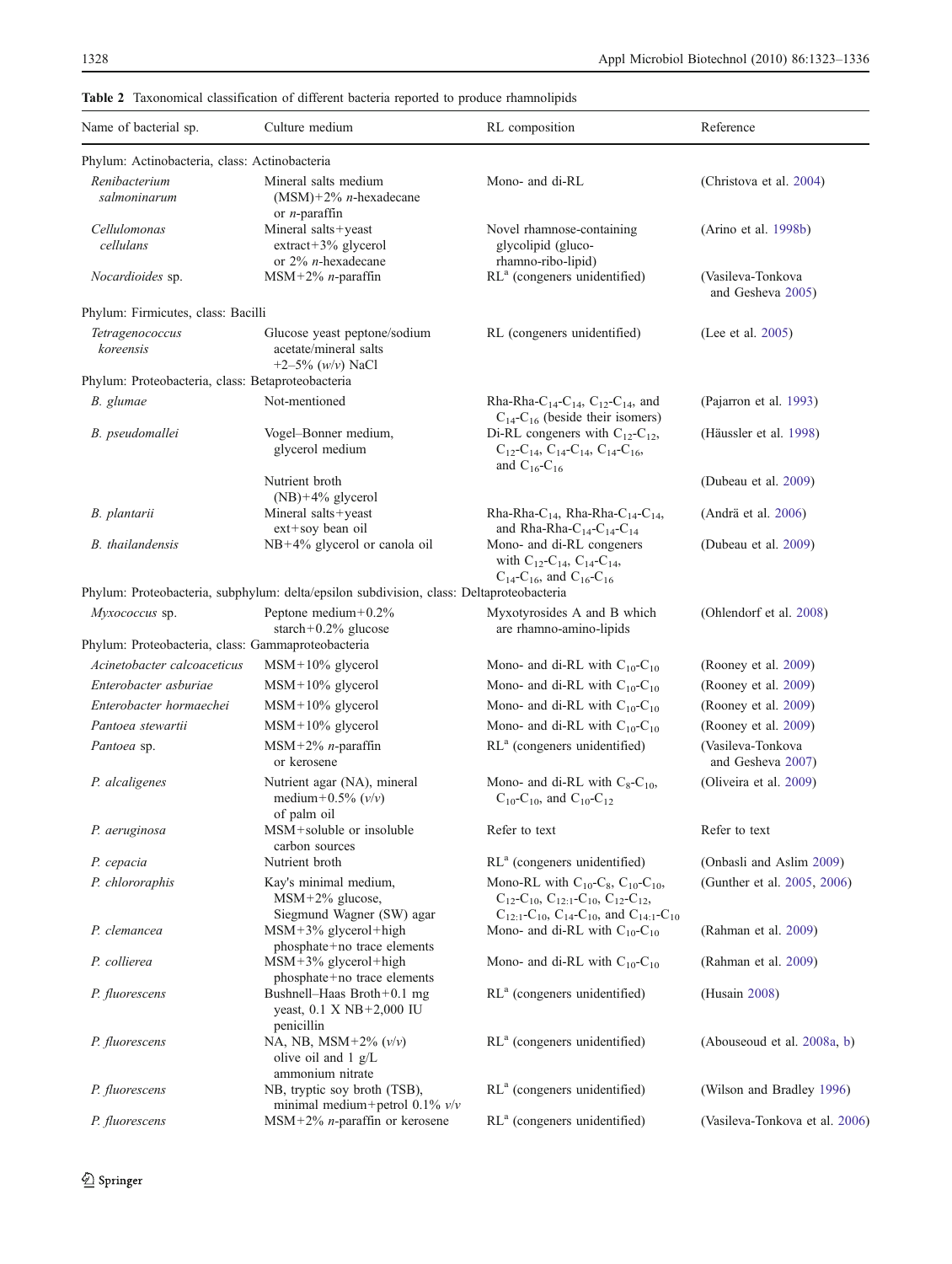## Table 2 (continued) Name of bacterial sp.

| able 2 (continued)    |                                                 |                                                 |                               |  |  |  |  |
|-----------------------|-------------------------------------------------|-------------------------------------------------|-------------------------------|--|--|--|--|
| Vame of bacterial sp. | Culture medium                                  | RL composition                                  | Reference                     |  |  |  |  |
| P. fluorescens        | Nutrient broth                                  | $RLa$ (congeners unidentified)                  | (Onbasli and Aslim 2009)      |  |  |  |  |
| P. luteola            | Sugar beet molasses at 5% $w/v$                 | $RLa$ (congeners unidentified)                  | (Onbasli and Aslim 2009)      |  |  |  |  |
| P. putida             | Mineral salts+yeast<br>extract+glucose+corn oil | RL, the exact structures<br>were not determined | (Martinez-Toledo et al. 2006) |  |  |  |  |
| P. putida             | Sugar beet molasses at 5% $w/v$                 | $RLa$ (congeners unidentified)                  | (Onbasli and Aslim 2009)      |  |  |  |  |

P. putida Mineral salt agar+2% hexadecane RL<sup>a</sup> (congeners unidentified) (Tuleva et al. [2002\)](#page-13-0) P. putida Mineral salts medium+phenanthrene Suggested to be RL<sup>a</sup> (Cuny et al. [2004](#page-10-0)) P. stutzeri MSM+crude oil 1% RL<sup>a</sup> (congeners unidentified) (Celik et al. [2008](#page-10-0)) P. stutzeri MSM+glucose 10% RL<sup>a</sup> (congeners unidentified) (Janiyani et al. [1992\)](#page-11-0) P. stutzeri Nutrient broth RL<sup>a</sup> (congeners unidentified) (Onbasli and Aslim [2009\)](#page-12-0)

Pseudoxanthomonas sp. MSM+2% mannitol Not definitely confirmed (Nayak et al. [2009\)](#page-12-0)

<sup>a</sup> Identity of RL has not been definitively confirmed

P. teessidea MSM+3% glycerol+high

phosphate+no trace elements

rare, newly discovered RL-producers is often uncertain and will require further investigations. These novel isolates, reported to be RL producers, have been found distributed within and outside the class Gammaproteobacteria. This highlights the need for wide spectrum screening programs for RL producers that encompass different orders of Gammaproteobacteria or even of other classes. Still, some authors anticipate that novel RL-producing isolates will be found mostly within the class Gammaproteobacteria (Rooney et al. [2009](#page-13-0)). Finding new RL-producing bacteria is beneficial from a biotechnological point of view as it might result into the discovery of producers that are nonpathogenic compared to the pathogenic P. aeruginosa strains and hence become more appropriate candidates for the industrially-safe production of RLs.

## Genetic basis of diversity of composition of natural RL mixtures

Naturally produced RL biosurfactants are always found as mixtures of different RL congeners, as observed with the various strains of *P. aeruginosa* (Abalos et al. [2001](#page-10-0); Abdel-Mawgoud et al. [2009](#page-10-0); Benincasa et al. [2004;](#page-10-0) Haba et al. [2003a](#page-11-0); Mata-Sandoval et al. [1999](#page-12-0); Pornsunthorntawee et al. [2008\)](#page-12-0), of P. chlororaphis (Gunther et al. [2005](#page-11-0), [2006](#page-11-0)) and of different Burkholderia spp. such as B. glumae (Pajarron et al. [1993](#page-12-0)), B. plantarii (Andrä et al. [2006\)](#page-10-0), B. thailandensis, and B. pseudomallei (Dubeau et al. [2009\)](#page-11-0). Variations in the nature and distribution of the different RL congeners identified in various RL mixtures might be attributed to diverse cultivation conditions as well as to strain-related variations (Déziel et al. [1999](#page-11-0), [2000;](#page-11-0) Dubeau et al. [2009](#page-11-0)). These mixtures of congeners display physicochemical properties which together would probably be very different from the individual RL congeners.

On the genetic level, biosynthesis of RLs in P. aeruginosa occurs through three sequential steps (Soberón-Chávez et al. [2005\)](#page-13-0): (1) RhlA (encoded by rhlA gene) is involved in the synthesis of the fatty acid dimer (HAAs) moiety of RLs from 3-hydroxyfatty acid precursors (Déziel et al. [2003;](#page-11-0) Lépine et al. [2002;](#page-12-0) Zhu and Rock [2008](#page-13-0)); (2) the membrane-bound RhlB rhamnosyltransferase (encoded by *rhlB* gene) uses dTDP-L-rhamnose and a HAA molecule as precursors, yielding mono-RL (Ochsner et al. [1994\)](#page-12-0); and (3) these mono-RLs are in turn the substrates, together with dTDP-Lrhamnose, of the RhlC rhamnosyltransferase (encoded by rhlC gene) to produce di-RLs (Rahim et al. [2001\)](#page-12-0). In P. aeruginosa, a bicistronic rhlAB operon encodes the first two enzymes while *rhlC* is elsewhere on the genome. While P. aeruginosa produces a mixture of mono- and di-RLs, P. chlororaphis has been reported to produce only mono-RLs. It was suggested that this species lack a homologue of the rhlC gene which encodes for the second rhamnosyltransferase responsible for biosynthesis of di-RLs (Gunther et al. [2005](#page-11-0)).

Mono- and di-RL with  $C_{10}$ - $C_{10}$  (Rahman et al. [2009\)](#page-12-0)

The genes responsible for RL synthesis in *B. thailandensis* and B. pseudomallei were recently reported (Dubeau et al. [2009\)](#page-11-0). These bacterial species harbor two paralogous rhl gene clusters carrying homologues of rhlA, rhlB, and rhlC. However, unlike in *P. aeruginosa*, these three genes are grouped together in the same gene cluster. Using rhlA1, rhlA2, and rhlA1rhlA2 mutants, both rhl gene cluster paralogues were shown to contribute to the total RL production of B. thailandensis (Dubeau et al. [2009](#page-11-0)). While until then only di-RL congeners had been found to be produced by Burkholderia species, Dubeau et al. demonstrated the co-production of mono-RL congeners together with the di-RLs by *B. thailandensis*, although the former congeners were produced at in minimal concentrations (Dubeau et al. [2009\)](#page-11-0). The ratio of di-RLs to mono-RLs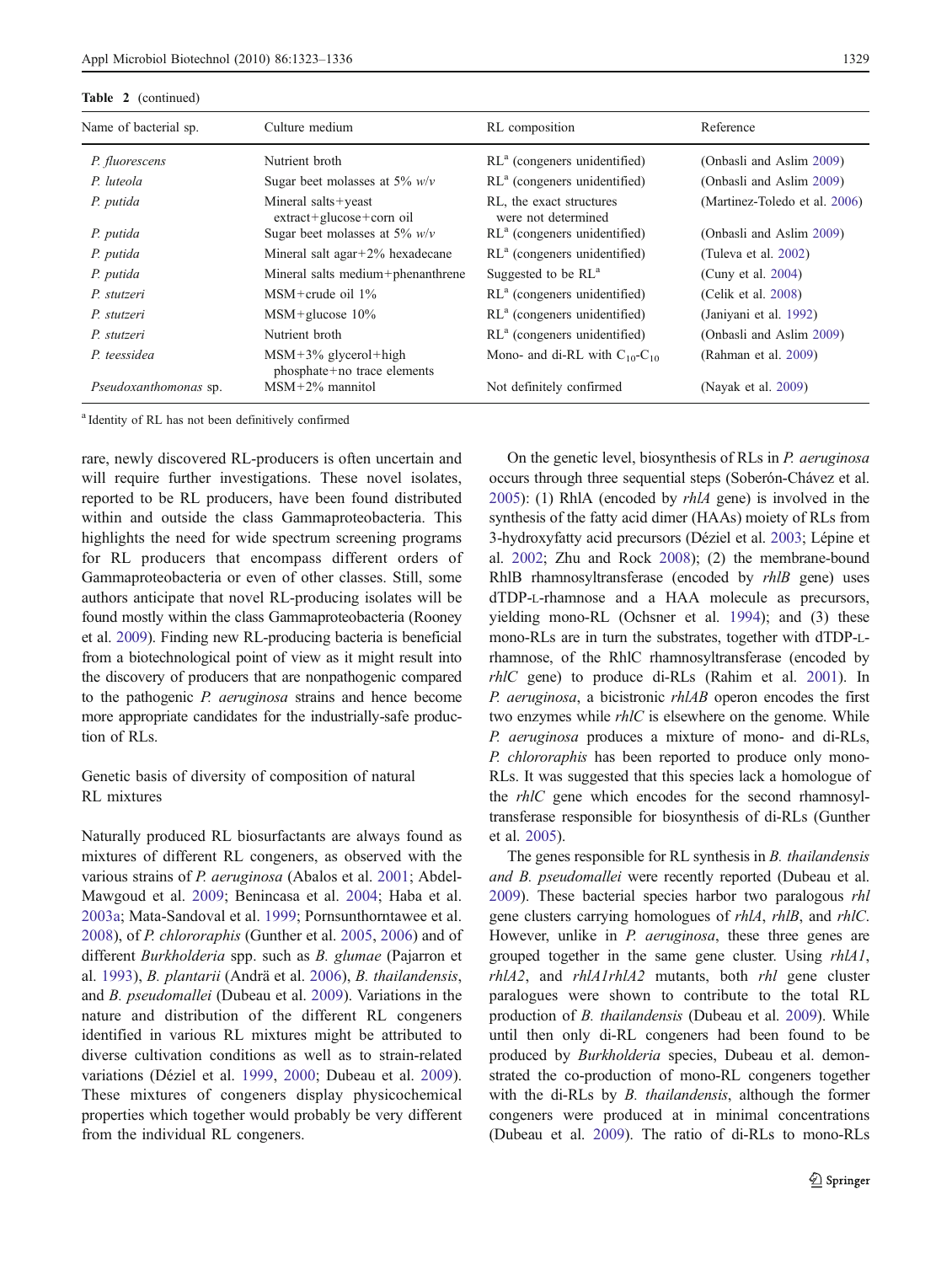found in B. thailandensis is approximately 13:1, whereas that in P. aeruginosa is only 4:1 (Dubeau et al. [2009](#page-11-0)). It is hypothesized that since P. aeruginosa harbors rhlA and rhlB in one operon and rhlC in another, this may result in different levels and timing of expression of the first and second rhamnosyltransferases (RhlB and RhlC, respectively), thus decoupling both activities. On the other hand, Burkholderia species co-express rhlB and rhlC, which might favor the simultaneous production of all the enzymes of the biosynthetic pathway in the same stoichiometric ratio. In other words, RhlC will be produced at the same time and in an amount equivalent to that of RhlB and thus would efficiently add another rhamnosyl group on most of the mono-RLs produced by RhlB.

## Diversity of physiological functions and roles

Although numerous studies have been performed in the field of RLs, the exact physiological functions of these molecules for the producing bacteria are still not precisely defined. Many of these functions are derived from the wellknown physicochemical properties of RLs such as surface activity, wetting ability, detergency, and other amphipathicrelated properties. Taken together, studies suggest that these molecules might play multifunctional roles for the producing organisms.

## RLs promote the uptake and biodegradation of poorly soluble substrates

Most bacteria degrading hydrophobic substrates release biosurfactants that facilitate the uptake and assimilation of hydrocarbons (Hommel [1994\)](#page-11-0). For instance, linear alkanes are very insoluble in water, their solubility decrease as the molecular weight increases, but they are very good nutrient sources for *P. aeruginosa*. With the exception of *n*-alkanes of very low molecular weight, solubility values of these molecules are well below the micromolar range (e.g.,  $2 \times$ 10*<sup>−</sup>*10M for hexadecane). This impedes their sufficient uptake by bacteria, and it is thus not obvious how these hydrophobic molecules enter the cells to sustain growth. For medium- and long-chain-length  $n$ -alkanes, it is likely that bacteria gain access to them either by a surfactantfacilitated process (emulsification and solubilisation) or by directly adhering to hydrocarbon droplets (surfactantmediated increase of cell surface hydrophobicity).

Because of their surface tension-reducing and emulsifying activities, RLs have been considered as surfactants. As a result, these amphiphilic molecules have been mostly studied for their ability to mediate the assimilation of hydrophobic substrates in liquid cultures, especially hydrocarbons such as n-alkanes (Beal and Betts [2000](#page-10-0); Hisatsuka et al. [1971](#page-11-0); Itoh and Suzuki [1972;](#page-11-0) Koch et al. [1991](#page-12-0);

Noordman and Janssen [2002;](#page-12-0) Shreve et al. [1995\)](#page-13-0). Interestingly, RLs also enhance the biodegradation of poorly soluble molecules by causing the cell surface to become more hydrophobic (Al-Tahhan et al. [2000;](#page-10-0) Shreve et al. [1995](#page-13-0); Zhang and Miller [1994](#page-13-0)). The few investigations performed with RL-nonproducing mutants are especially revealing: Beal and Betts ([2000](#page-10-0)), using an rhlA mutant, have shown that endogenous production of RLs indeed enhances the biodegradation of hexadecane by P. aeruginosa, but that their contribution is relatively limited. In support of the notion that the specific function of RLs is unlikely to be solely to facilitate the assimilation of insoluble substrates, these exoproducts are as efficiently synthesized when the cells are grown on soluble substrates such as carbohydrates (Guerra-Santos et al. [1984\)](#page-11-0).

#### RLs as immune modulators and virulence factors

The airway mucosa is an efficient barrier to protect the host from infections. Nevertheless, presence of noninvasive microorganisms in the airways can lead to damage to the respiratory mucosa due to the production of extracellular toxins. For instance, P. aeruginosa causes serious infections in immunocompromised patients and individuals suffering from cystic fibrosis (CF). Probably because they do not present the profile of typical or traditional virulence factors, RLs are generally not considered significant members of the arsenal of P. aeruginosa. However, a resurgence in recent literature is bringing back to the forefront some older investigations, which, together, strongly demonstrate their relevance as virulence determinants.

Kownatzki et al. ([1987\)](#page-12-0) found that sputum samples obtained from P. aeruginosa-colonized CF patients contained RLs (up to 8 μg/ml) and reported a correlation between elevated levels of RLs and worsened patient's clinical status. These RL concentrations in sputum samples, however, might actually underestimate the concentrations present in the lower respiratory tract, as levels of 65 μg/ml were found in secretions of a lung removed from a CF patient (Read et al. [1992\)](#page-13-0).

P. aeruginosa had been known for a long time to produce a solvent-soluble glycolipid with hemolytic activity when, a few years after RLs were reported, the coincidence between the two was noticed (Sierra [1960\)](#page-13-0). Nevertheless, the heat-stable extracellular hemolysin designation for RLs has persisted for many years (Fujita et al. [1988](#page-11-0); Johnson and Boese-Marrazzo [1980;](#page-11-0) Kurioka and Liu [1967](#page-12-0); Stutts et al. [1986\)](#page-13-0). The di-RL Rha-Rha-C<sub>14</sub>-C<sub>14</sub> from *B. pseudomallei* is similarly hemolytic for various erythrocyte species and also cytotoxic at high concentrations for nonphagocytic and phagocytic cell lines (Häussler et al. [1998\)](#page-11-0).

Actually, purified RLs act directly on immune cells. Among many exoproducts released by P. aeruginosa that affects neutrophil recruitment, RLs have been shown to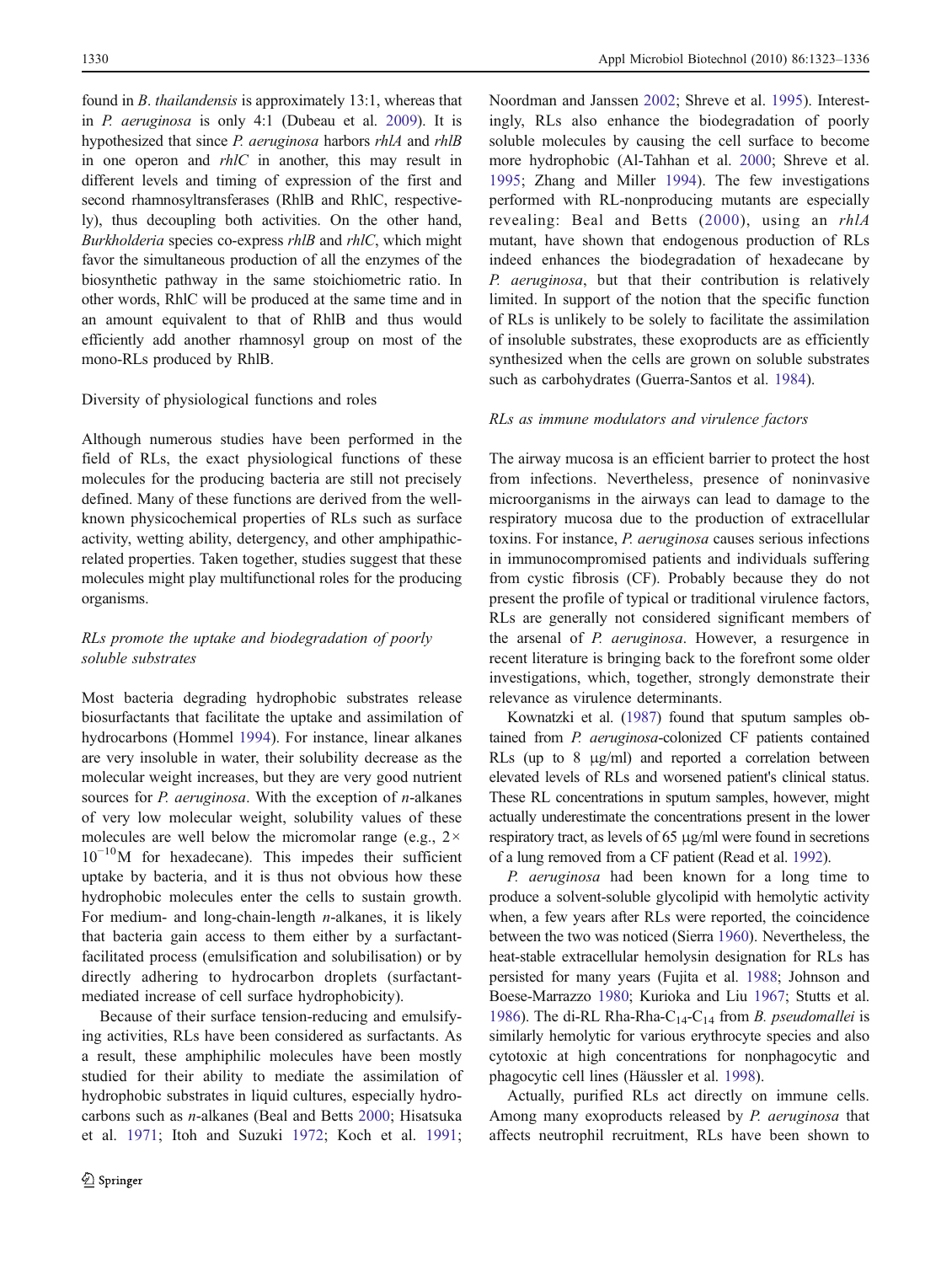induce direct neutrophil chemotactic activity (Kharazmi et al. [1989](#page-11-0)). Preincubation of monocytes with RLs enhanced the oxidative burst response of these cells (Kharazmi et al. [1989\)](#page-11-0). RLs, especially di-RLs, are cytolytic for human monocyte-derived macrophages (McClure and Schiller [1992\)](#page-12-0), and at lower concentrations, they can also inhibit the phagocytic response of macrophages (McClure and Schiller [1996](#page-12-0)). Tissue-cultured macrophages treated with the B. pseudomallei di-RLs internalized fewer viable B. pseudomallei bacteria (Häussler et al. [2003\)](#page-11-0). It is worth mentioning here that RLs are known to induce lysis of the amoebae Dictyostelium discoideum (Cosson et al. [2002](#page-10-0)). Rha-Rha-C<sub>14</sub>-C<sub>14</sub> is also produced by *B. plantarii* and was found to be endowed with endotoxin-like properties (Andrä et al. [2006](#page-10-0)). P. aeruginosa RLs induce histamine release from mast cells (Bergmann et al. [1989\)](#page-10-0) and stimulate the generation and release of the inflammatory mediators serotonin and 12-hydroxyeicosatetraenoic acid from human platelets (Konig et al. [1992](#page-12-0)). RLs stimulate the copious release of interleukin (IL)-8, granulocyte-macrophage colony-stimulating factor, and IL-6 from nasal epithelial cells at non-cytotoxic levels (Bédard et al. [1993](#page-10-0)). RLs induce the lysis of polymorphonuclear leukocytes (PMNs; Jensen et al. [2007;](#page-11-0) Shryock et al. [1984](#page-13-0); Van Gennip et al. [2009\)](#page-13-0) while, at subtoxic levels, they only stimulate both chemotaxis and chemokinesis of PMNs (Shryock et al. [1984\)](#page-13-0). Furthermore, Alhede et al. [\(2009](#page-10-0)) recently demonstrated that exposure to PMNs triggers the production of RLs by biofilm-growing P. aeruginosa cells, whereas in vitro, their biofilms usually produce very little RLs (Alhede et al. [2009;](#page-10-0) Morici et al. [2007\)](#page-12-0), suggesting that biofilmassociated RLs function as a shield against PMNs. These studies illustrate that RLs probably contribute to the inflammatory-related tissue damage observed in lungs of CF patient.

RLs inhibit ciliary function and produce damage to the bronchial epithelium: they alter respiratory epithelial ion transport through reduced sodium absorption and unidirectional chloride fluxes across human bronchial epithelium (Stutts et al. [1986\)](#page-13-0), inhibit transcellular ion transport, as observed by a decrease in amiloride-sensitive short-circuit current across sheep tracheal epithelium (Graham et al. [1993\)](#page-11-0), interfere with the normal tracheal ciliary function, as shown on ciliary function in rabbit tracheal epithelium (Hingley et al. [1986](#page-11-0)), and confirmed by a slowing of ciliary beat frequency of human airway epithelium in vitro (Kanthakumar et al. [1996](#page-11-0); Read et al. [1992](#page-13-0)). They also stimulate the release of mucus glycoconjugates from feline trachea or human bronchial mucosa (Fung et al. [1995;](#page-11-0) Somerville et al. [1992](#page-13-0)). More recently, Zulianello et al. [\(2006](#page-13-0)) have shown that P. aeruginosa requires the production of RLs to invade respiratory epithelia reconstituted with primary human respiratory cells.

Finally, the importance of RL production for establishment of an actual infection was recently directly shown with two in vivo models: compared to the wild type strain, an rhlA mutant was more rapidly cleared from both mice models of intraperitoneal foreign-body infection and pulmonary infection (Van Gennip et al. [2009\)](#page-13-0).

#### RLs as antimicrobials

Early on, the wide-ranging antimicrobial properties of RLs were noted (Itoh et al. [1971\)](#page-11-0). Especially, they were shown to be active against a large variety of bacteria, including both Gram-negative and Gram-positive species, though the latter, such as Bacillus subtilis, are in general much more susceptible to the toxic effect of RLs (Itoh et al. [1971;](#page-11-0) Lang et al. [1989\)](#page-12-0). Growth inhibition was also observed against Rhodococcus erythropolis and Bacillus cereus (Arino et al. [1998a](#page-10-0)).

The target of synthetic surfactants is the cell envelope. Likewise, the proposed mechanism of action of RLs consists of intercalation into the biological membrane and destruction by their permeabilizing effect (Sotirova et al. [2008](#page-13-0)).

The group of Manresa has performed comprehensive investigations on the antimicrobial properties of mixtures of RL congeners produced by three different strains of P. aeruginosa grown on various types of vegetable oil wastes (Abalos et al. [2001;](#page-10-0) Benincasa et al. [2004;](#page-10-0) Haba et al. [2003b\)](#page-11-0). The various RL combinations displayed antimicrobial activity against nearly all tested Gram-positives species, including Staphylococcus, Mycobacterium, and Bacillus, and significant activity against a number of Gram-negative species, with Serratia marcescens, Enterobacter aerogenes, and Klebsiella pneumoniae as the especially sensitive ones. They also found an excellent inhibitory activity against a range of fungal species, including the filamentous fungi Chaetomium globosum, Aureobacidium pullulans, and Gliocladium virens, and the phytopathogens Botrytis cinerea and Rhizoctonia solanii, but no significant effect on yeasts (Abalos et al. [2001;](#page-10-0) Benincasa et al. [2004;](#page-10-0) Haba et al. [2003b\)](#page-11-0).

RLs were shown to exert high zoosporicidal activity, probably through zoospore lysis, against various zoosporic phytopathogens, including species from the Pythium, Phytophthora, and Plasmopara genera (Stanghellini and Miller [1997\)](#page-13-0). Interestingly, fluorescent pseudomonads are effective in the biological control of plant pathogens. Recently, the biocontrol activity of P. aeruginosa strain PNA1 was reported to require the production of RLs, as an rhlA mutant was much less successful at inhibiting plant disease caused by Pythium sp. (Perneel et al. [2008](#page-12-0)).

Furthermore, antiviral, algicidal, mycoplasmicidal, and antiamoebal properties of RLs have also been reported (Cosson et al. [2002;](#page-10-0) Haferburg et al. [1987;](#page-11-0) Itoh et al. [1971;](#page-11-0) Wang et al. [2005\)](#page-13-0).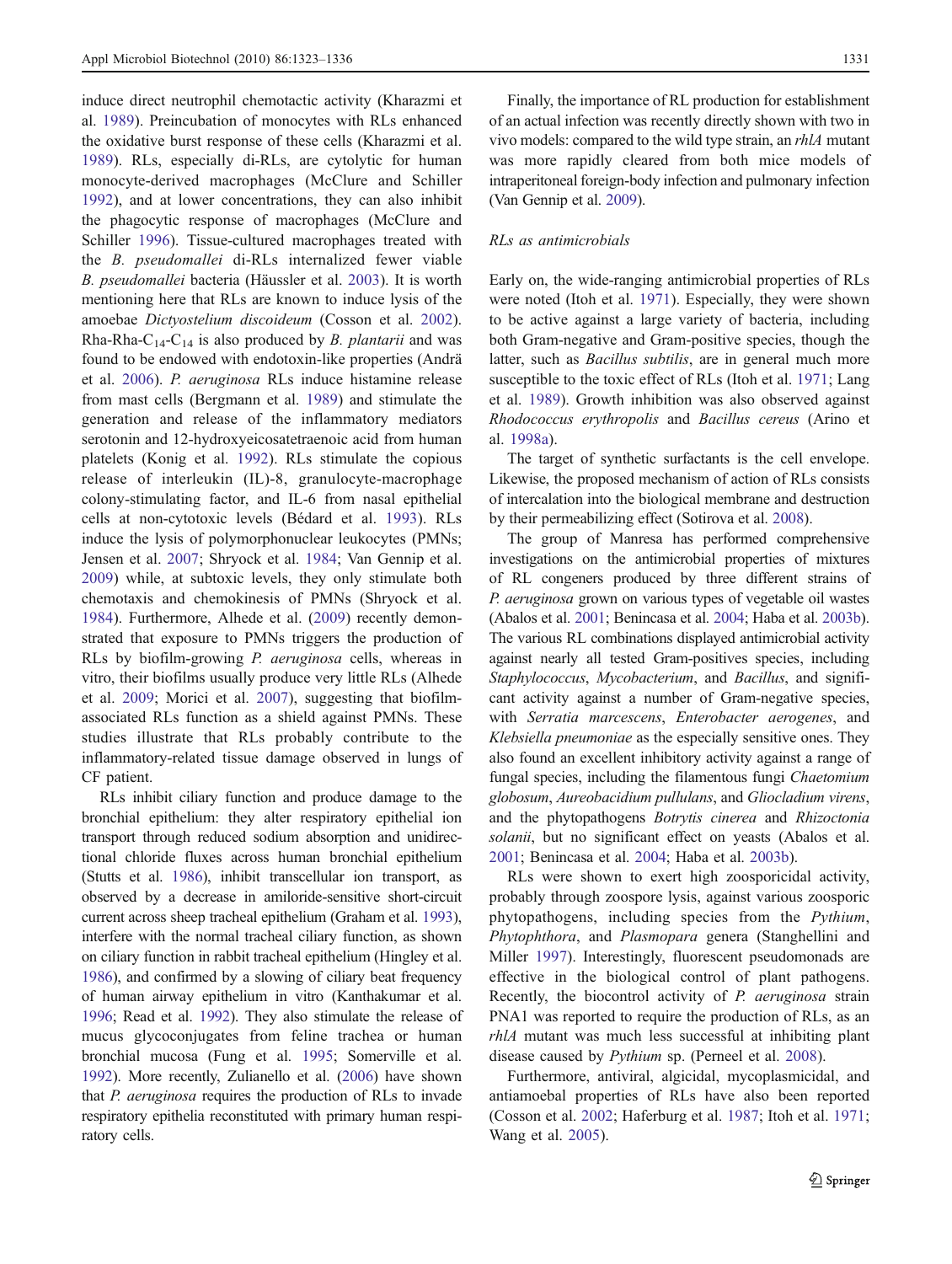## RLs in surface motility

Unlike swimming motility, which bacteria use to move individually in the aqueous phase, swarming motility is a form of rapid and coordinated translocation of a bacterial population across a surface, often resulting in flowery, dendritic colonies (Fraser and Hughes [1999](#page-11-0); Verstraeten et al. [2008\)](#page-13-0). Swarmer cells move along their long axis in multicellular rafts, are often hyperflagellated and elongated, and are surrounded by a self-produced "slime" mainly composed of exopolysaccharides and surface-active compounds (Harshey [2003](#page-11-0)). A key feature of swarming cells is surface conditioning achieved by the production of a wetting agent that reduces the surface tension surrounding the colony (Matsuyama and Nakagawa [1996\)](#page-12-0).

In P. aeruginosa, swarming motility was relatively recently reported (Déziel et al. [2001;](#page-11-0) Köhler et al. [2000](#page-12-0); Rashid and Kornberg [2000\)](#page-12-0) and shown to require flagella and the production of a wetting agent, at least HAAs, and ideally also RLs (Caiazza et al. [2005](#page-10-0); Déziel et al. [2003](#page-11-0); Köhler et al. [2000](#page-12-0)). A notable exception was noted by Shrout et al. ([2006\)](#page-13-0) who were able to see swarming of an rhlAB mutant. Recently, Tremblay et al. [\(2007](#page-13-0)) reported that HAAs and di-RLs actually modulate the development of the fractal-like patterns formed by migrating P. aeruginosa swarming colonies. They found that di-RLs promote tendril formation and migration, acting like self-produced chemotactic attractants, while HAAs play the opposite role, repelling swarming tendrils. Mono-RLs seem to act solely as wetting agent. These findings extended the previous work by Caiazza et al. [\(2005\)](#page-10-0) who identified a role for RLs in maintenance of the swarming colony organization.

An rhlA mutant was also reported to display reduced twitching motility, a form of surface translocation requiring type IV pili but not flagella (Pamp and Tolker-Nielsen [2007\)](#page-12-0). Finally, under the exact same conditions of swarming, P. aeruginosa expressing neither flagella nor type IV pili displays another type of motility called sliding, which was also shown to be promoted by the production of RLs (Murray and Kazmierczak [2008\)](#page-12-0).

## RLs in biofilm development

More and more studies are finding that certain factors which affect swarming motility also influence other bacterial multicellular behaviors, especially biofilm formation (Harshey [2003](#page-11-0); Verstraeten et al. [2008\)](#page-13-0). P. aeruginosa mutants with altered swarming are defective in "normal," mature biofilm formation (Overhage et al. [2007;](#page-12-0) Shrout et al. [2006](#page-13-0); Yeung et al. [2009\)](#page-13-0). Indeed, mutants displaying enhanced swarming are much less prone to form a biofilm (Caiazza et al. [2007](#page-10-0); Parkins et al. [2001\)](#page-12-0), presumably because the cells do not efficiently settle on the substratum.

Accumulating data therefore support the model that swarming motility is required as a critical step in biofilm development.

One explanation for the fundamental link between swarming motility and biofilms in P. aeruginosa is being revealed: RLs are also involved in biofilm development. First, exogenous RLs induce a release of lipopolysaccharides and thus enhance cell surface hydrophobicity, which might favor primary adhesion of planktonic cells (Al-Tahhan et al. [2000;](#page-10-0) Zhang and Miller [1994\)](#page-13-0). RL production appears as a means for regulation of cell-surface hydrophobicity and modification of adhesive interactions, especially when changes in nutritional conditions occur (Boles et al. [2005;](#page-10-0) de Andrès et al. [1991](#page-10-0); Déziel et al. [2003;](#page-11-0) Neu [1996\)](#page-12-0).

RLs facilitate the surface-associated migration of bacteria in the biofilm and therefore the initial microcolony formation and differentiation of the biofilm structure (Pamp and Tolker-Nielsen [2007\)](#page-12-0). Using fluorescent reporter genes, Lequette and Greenberg ([2005](#page-12-0)) have shown that the expression of rhlAB is modulated by the localization of cells in the biofilm. Actually, a critical role for RLs seems to involve interference with both cell–cell and cell–substratum interactions, as they were shown to mediate the detachment and dispersion of P. aeruginosa cells from the biofilm, especially from the center of microcolonies (Boles et al. [2005](#page-10-0); Schooling et al. [2004\)](#page-13-0) and to maintain open the channels inside the biofilm during late stages of biofilm development (Davey et al. [2003\)](#page-10-0). Accordingly, overproduction of RLs by P. aeruginosa, as observed for instance in algR mutant biofilms (Morici et al. [2007](#page-12-0)), disrupts the structure or impede biofilm formation (Davey et al. [2003](#page-10-0)). Exogenous RLs interfere with normal biofilm infrastructure, and this detachment effect seems nonspecific, as addition of RLs disrupts Salmonella typhimurium and Bordetella bronchiseptica biofilms as well (Irie et al. [2005](#page-11-0); Mireles et al. [2001](#page-12-0)).

## Perspectives

In this mini-review, we have presented a detailed assessment of the diversity of RL structures, RL-producing microorganisms, and physiological functions of RLs for these producing bacteria. Clearly, the widening variety of microbes identified as RL producers will entice researchers to screen for nonpathogenic and industrially safe alternatives to P. aeruginosa, the well-known opportunistic human pathogen. However, it must be emphasized that in most cases when a new bacterial species was reported to produce RLs, often only one isolate was actually selected for further studies. Therefore, for now, only few bacterial species can be considered actual RL producers. Screening efforts will hence require the development of wide spectrum approaches, probably based on the detection of surface tension lowering substance or, theoretically and ideally, the presence of the rhlA, rhlB, and rhlC homologues in the genomes of bacteria.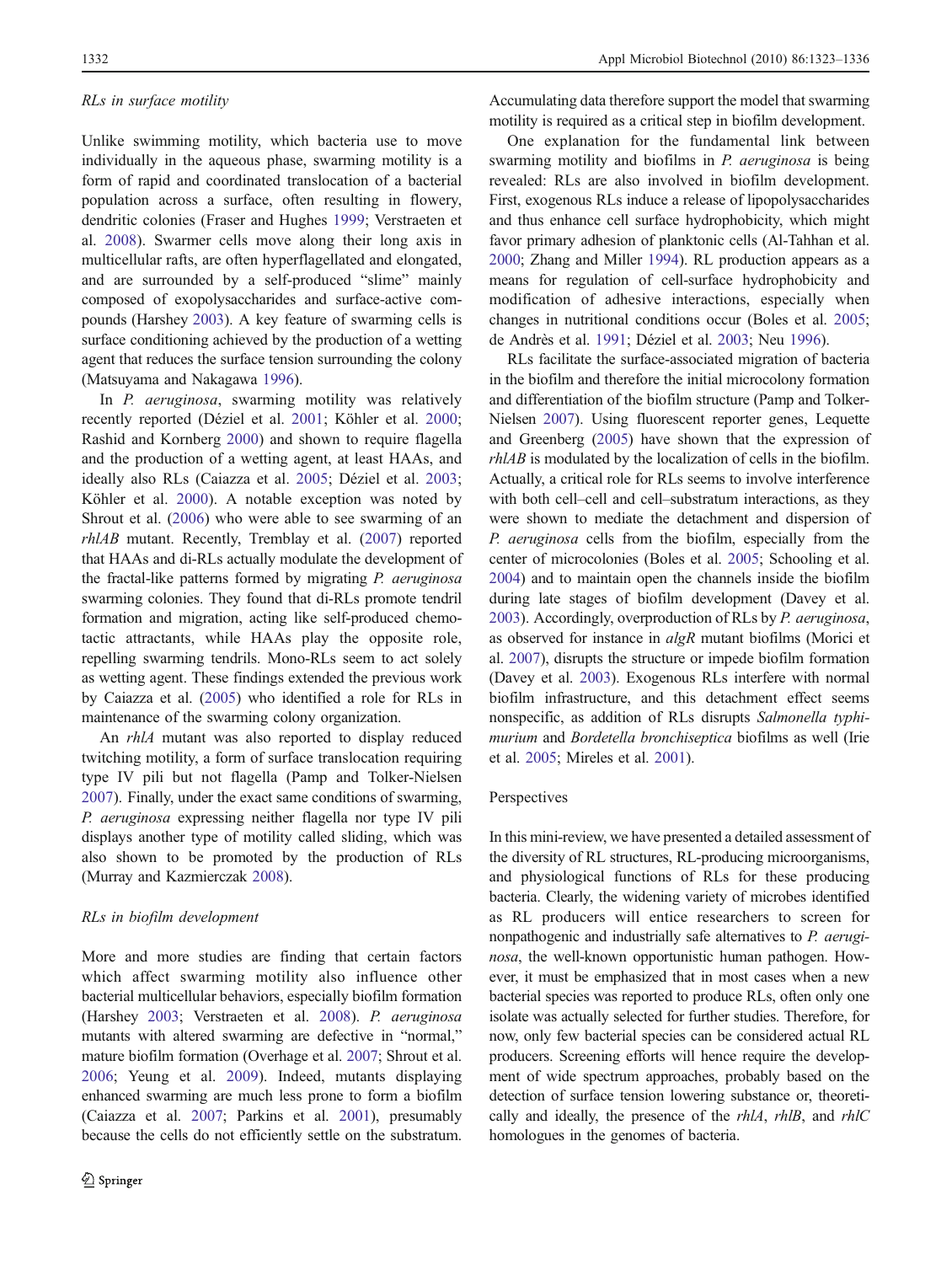<span id="page-10-0"></span>Likely, there will be trials to separate the main RL homologues in pure forms to explore their individual biological and surface activities for a variety of applications. This approach may unravel the promising biotechnological uses of these glycolipid biosurfactants either in pure form or in mixtures. Moreover, characterization of the structure-activity relationship of these compounds might be useful for prediction of the behavior of different natural RL mixtures comprising one major congener among other minor congeners.

Finally, it is expected that studies on the genetic regulation of RL synthesis, especially in the context of specific environmental conditions affecting the requirement for the production of these biosurfactants, will help in deciphering the exact genetic control of RL production. Consequently, this understanding should lead to more successful control of regulatory and growth factors directing the optimized large-scale production with a safe host.

Open Access This article is distributed under the terms of the Creative Commons Attribution Noncommercial License which permits any noncommercial use, distribution, and reproduction in any medium, provided the original author(s) and source are credited.

#### References

- Abalos A, Pinazo A, Infante MR, Casals M, Garcia F, Manresa A (2001) Physicochemical and antimicrobial properties of new rhamnolipids produced by Pseudomonas aeruginosa AT10 from soybean oil refinery wastes. Langmuir 17:1367–1371
- Abdel-Mawgoud AM, Aboulwafa MM, Hassouna NAH (2009) Characterization of rhamnolipid produced by Pseudomonas aeruginosa isolate Bs20. Appl Biochem Biotechnol 157:329–345
- Abouseoud M, Maachi R, Amrane A, Boudergua S, Nabi A (2008a) Evaluation of different carbon and nitrogen sources in production of biosurfactant by Pseudomonas fluorescens. Conference on Desalination and the Environment. Sani Resort, Halkidiki, Greece, pp 143–151
- Abouseoud M, Yataghene A, Amrane A, Maachi R (2008b) Biosurfactant production by free and alginate entrapped cells of Pseudomonas fluorescens. J Ind Microbiol Biotech 35:1303–1308
- Alhede M, Bjarnsholt T, Jensen PO, Phipps RK, Moser C, Christophersen L, Christensen LD, van Gennip M, Parsek M, Hoiby N, Rasmussen TB, Givskov M (2009) Pseudomonas aeruginosa recognizes and responds aggressively to the presence of polymorphonuclear leukocytes. Microbiol Sgm 155:3500–3508
- Al-Tahhan RA, Sandrin TR, Bodour AA, Maier RM (2000) Rhamnolipidinduced removal of lipopolysaccharide from Pseudomonas aeruginosa: effect on cell surface properties and interaction with hydrophobic substrates. Appl Environ Microbiol 66:3262–3268
- Andrä J, Rademann J, Howe J, Koch MHJ, Heine H, Zähringer U, Brandenburg K (2006) Endotoxin-like properties of a rhamnolipid exotoxin from Burkholderia (Pseudomonas) plantarii: immune cell stimulation and biophysical characterization. Biol Chem 387:301–310
- Arino S, Marchal R, Vandecasteele JP (1996) Identification and production of a rhamnolipidic biosurfactant by a Pseudomonas species. Appl Microbiol Biotechnol 45:162–168
- Arino S, Marchal R, Vandecasteele JP (1998a) Involvement of a rhamnolipid-producing strain of Pseudomonas aeruginosa in the degradation of polycyclic aromatic hydrocarbons by a bacterial community. J Appl Microbiol 84:769–776
- Arino S, Marchal R, Vandecasteele JP (1998b) Production of new extracellular glycolipids by a strain of Cellulomonas cellulans (Oerskovia xanthineolytica) and their structural characterization. Can J Microbiol 44:238–243
- Bauer J, Brandenburg K, Zahringer U, Rademann J (2006) Chemical synthesis of a glycolipid library by a solid-phase strategy allows elucidation of the structural specificity of immunostimulation by rhamnolipids. Chem Eur J 12:7116–7124
- Beal R, Betts WB (2000) Role of rhamnolipid biosurfactants in the uptake and mineralization of hexadecane in Pseudomonas aeruginosa. J Appl Microbiol 89:158–168
- Bédard M, McClure CD, Schiller NL, Francoeur C, Cantin A, Denis M (1993) Release of interleukin-8, interleukin-6, and colonystimulating factors by upper airway epithelial cells: implication for cystic fibrosis. Am J Resir Cell Mol Biol 9:455–462
- Benincasa M, Abalos A, Oliveira I, Manresa A (2004) Chemical structure, surface properties and biological activities of the biosurfactant produced by Pseudomonas aeruginosa LBI from soapstock. Antonie Van Leeuwenhoek Int J Gen Mol Microbiol 85:1–8
- Bergmann U, Scheffer J, Koller M, Schonfeld W, Erbs G, Muller FE, Konig W (1989) Induction of inflammatory mediators (histamine and leukotrienes) from rat peritoneal mast cells and human granulocytes by Pseudomonas aeruginosa strains from burn patients. Infect Immun 57:2187–2195
- Bergström S, Theorell H, Davide H (1946a) On a metabolic product of Ps. pyocyanea. Pyolipic acid, active against M. tuberculosis. Arkiv Chem Mineral Geol 23A(13):1–12
- Bergström S, Theorell H, Davide H (1946b) Pyolipic acid. A metabolic product of Pseudomonas pyocyanea active against Mycobacterium tuberculosis. Arch Biochem Biophys 10:165–166
- Boles BR, Thoendel M, Singh PK (2005) Rhamnolipids mediate detachment of Pseudomonas aeruginosa from biofilms. Mol Microbiol 57:1210–1223
- Burger MM, Glaser L, Burton RM (1963) The enzymatic synthesis of a rhamnose-containing glycolipid by extracts of Pseudomonas aeruginosa. J Biol Chem 238:2595–2602
- Caiazza NC, Shanks RMQ, O'Toole GA (2005) Rhamnolipids modulate swarming motility patterns of Pseudomonas aeruginosa. J Bacteriol 187:7351–7361
- Caiazza NC, Merritt JH, Brothers KM, O'Toole GA (2007) Inverse regulation of biofilm formation and swarming motility by Pseudomonas aeruginosa PA14. J Bacteriol 189:3603–3612
- Celik GY, Aslim B, Beyatli Y (2008) Enhanced crude oil biodegradation and rhamnolipid production by Pseudomonas stutzeri strain G11 in the presence of Tween-80 and Triton X-100. J Environ Biol 29:867–870
- Christova N, Tuleva B, Lalchev Z, Jordanova A, Jordanov B (2004) Rhamnolipid biosurfactants produced by Renibacterium salmoninarum 27BN during growth on n-hexadecane. Z Nat Forsch C J Biosci 59:70–74
- Cosson P, Zulianello L, Join-Lambert O, Faurisson F, Gebbie L, Benghezal M, van Delden C, Curty LK, Köhler T (2002) Pseudomonas aeruginosa virulence analyzed in a Dictyostelium discoideum host system. J Bacteriol 184:3027–3033
- Cuny P, Acquaviva M, Gilewicz M (2004) Phenanthrene degradation, emulsification and surface tension activities of a Pseudomonas putida strain isolated from a coastal oil contaminated microbial mat. Ophelia 58:283–287
- Davey ME, Caiazza NC, O'Toole GA (2003) Rhamnolipid surfactant production affects biofilm architecture in Pseudomonas aeruginosa PAO1. J Bacteriol 185:1027–1036
- de Andrès C, Espuny MJ, Robert M, Mercadé ME, Guinea J (1991) Cellular lipid accumulation by Pseudomonas aeruginosa 44T1. Appl Microbiol Biotechnol 35:813–816
- Desai JD, Banat IM (1997) Microbial production of surfactants and their commercial potential. Microbiol Mol Biol Rev 61:47–64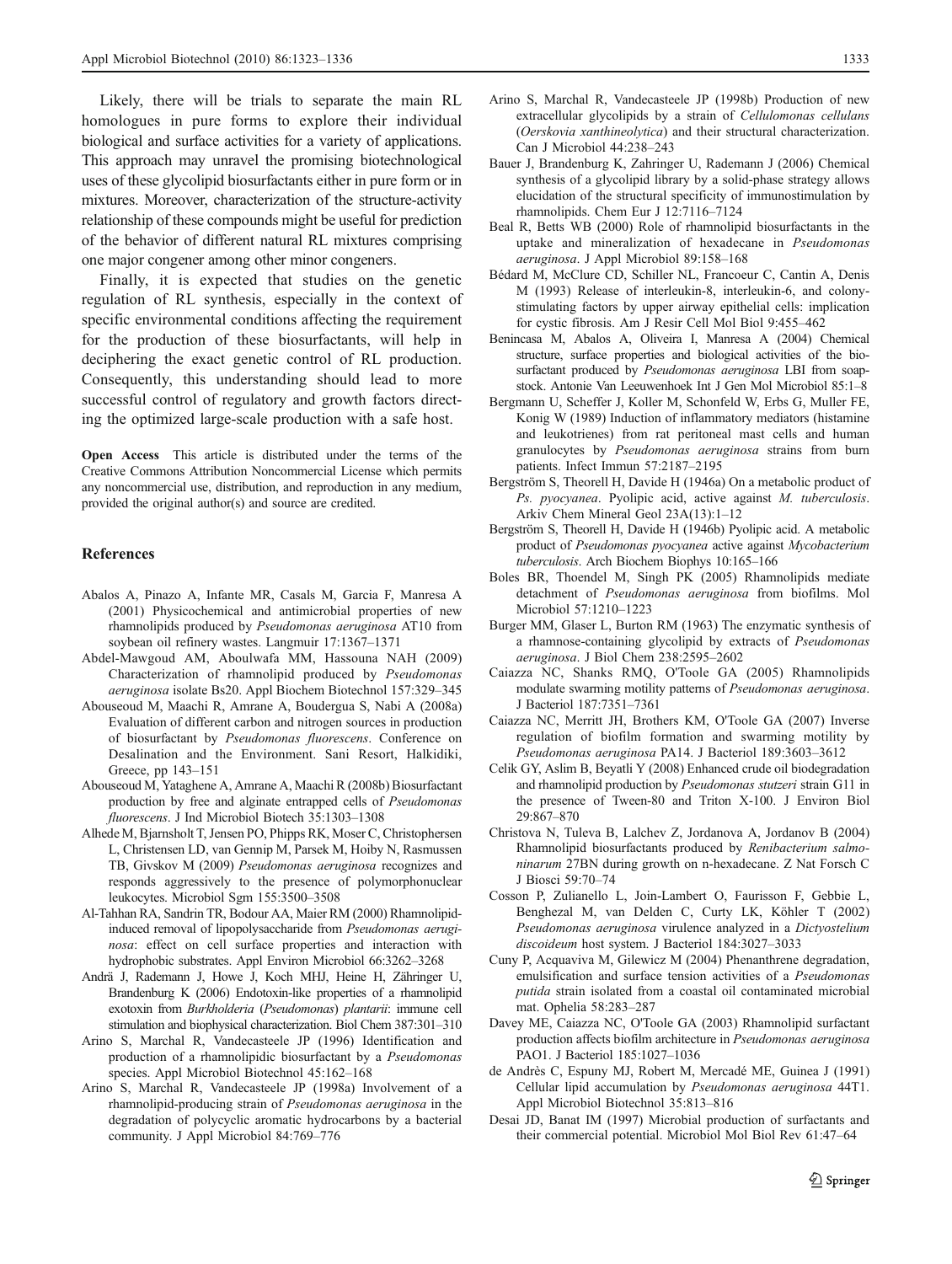- <span id="page-11-0"></span>Déziel E, Lépine F, Dennie D, Boismenu D, Mamer OA, Villemur R (1999) Liquid chromatography/mass spectrometry analysis of mixtures of rhamnolipids produced by Pseudomonas aeruginosa strain 57RP grown on mannitol or naphthalene. Biochim Biophys Acta Mol Cell Biol Lipids 1440:244–252
- Déziel E, Lépine F, Milot S, Villemur R (2000) Mass spectrometry monitoring of rhamnolipids from a growing culture of Pseudomonas aeruginosa strain 57RP. Biochim Biophys Acta Mol Cell Biol Lipids 1485:145–152
- Déziel E, Comeau Y, Villemur R (2001) Initiation of biofilm formation by Pseudomonas aeruginosa 57RP correlates with emergence of hyperpiliated and highly adherent phenotypic variants deficient in swimming, swarming, and twitching motilities. J Bacteriol 183:1195–1204
- Déziel E, Lépine F, Milot S, Villemur R (2003) rhlA is required for the production of a novel biosurfactant promoting swarming motility in Pseudomonas aeruginosa: 3-(3-hydroxyalkanoyloxy)alkanoic acids (HAAs), the precursors of rhamnolipids. Microbiol Sgm 149:2005– 2013
- Dubeau D, Déziel E, Woods D, Lépine F (2009) Burkholderia thailandensis harbors two identical rhl gene clusters responsible for the biosynthesis of rhamnolipids. BMC Microbiology 9:263
- Edwards JR, Hayashi JA (1965) Structure of a rhamnolipid from Pseudomonas aeruginosa. Arch Biochem Biophys 111:415–421
- Fraser GM, Hughes C (1999) Swarming motility. Curr Opin Microbiol 2:630–635
- Fujita K, Akino T, Yoshioka H (1988) Characteristics of the heat-stable extracellular hemolysin from Pseudomonas aeruginosa. Infect Immun 56:1385–1387
- Fung DC, Somerville M, Richardson PS, Sheehan JK (1995) Mucus glycoconjugate complexes released from feline trachea by a bacterial toxin. Am J Respir Cell Mol Biol 12:296–306
- Graham A, Steel DM, Wilson R, Cole PJ, Alton E, Geddes DM (1993) Effects of purified Pseudomonas rhamnolipids on bioelectric properties of sheep tracheal epithelium. Exp Lung Res 19:77–89
- Gruber T, Chmiel H, Käppeli O, Sticher P, Fiechter A (1993) Integrated process for continuous rhamnolipid biosynthesis. In: Kosaric N (ed) Surfactant science series—biosurfactants: production, properties, application. Marcel Dekker, Inc, New York, pp 157–173
- Guerra-Santos L, Kappeli O, Fiechter A (1984) Pseudomonas aeruginosa biosurfactant production in continuous culture with glucose as carbon source. Appl Environ Microbiol 48:301–305
- Gunther NW, Nunez A, Fett W, Solaiman DKY (2005) Production of rhamnolipids by Pseudomonas chlororaphis, a nonpathogenic bacterium. Appl Environ Microbiol 71:2288–2293
- Gunther NW, Nunez A, Fortis L, Solaiman DKY (2006) Proteomic based investigation of rhamnolipid production by Pseudomonas chlororaphis strain NRRL B-30761. J Ind Microbiol Biotech 33:914–920
- Guo YP, Hu YY, Gu RR, Lin H (2009) Characterization and micellization of rhamnolipidic fractions and crude extracts produced by Pseudomonas aeruginosa mutant MIG-N146. J Colloid Interface Sci 331:356–363
- Haba E, Abalos A, Jauregui O, Espuny MJ, Manresa A (2003a) Use of liquid chromatography-mass spectroscopy for studying the composition and properties of rhamnolipids produced by different strains of Pseudomonas aeruginosa. J Surfactants Deterg 6:155–161
- Haba E, Pinazo A, Jauregui O, Espuny MJ, Infante MR, Manresa A (2003b) Physicochemical characterization and antimicrobial properties of rhamnolipids produced by Pseudomonas aeruginosa 47T2 NCBIM 40044. Biotechnol Bioeng 81:316–322
- Haferburg D, Hommel R, Kleber HP, Kluge S, Schuster G, Zschiegner HJ (1987) Antiphytovirale Aktivität von Rhamnolipid aus Pseudomonas aeruginosa. Acta Biotechnol 7:353–356
- Harshey RM (2003) Bacterial motility on a surface: many ways to a common goal. Annu Rev Microbiol 57:249–273
- Hauser G, Karnovsky ML (1954) Studies on the production of glycolipide by Pseudomonas aeruginosa. J Bacteriol 68:645–654
- Häussler S, Nimtz M, Domke T, Wray V, Steinmetz I (1998) Purification and characterization of a cytotoxic exolipid of Burkholderia pseudomallei. Infect Immun 66:1588–1593
- Häussler S, Rohde M, von Neuhoff N, Nimtz M, Steinmetz I (2003) Structural and functional cellular changes induced by Burkholderia pseudomallei rhamnolipid. Infect Immun 71:2970–2975
- Hingley ST, Hastie A, Kueppers F, Higgins ML, Weinbaum G, Shryock T (1986) Effect of ciliostatic factors from Pseudomonas aeruginosa on rabbit respiratory cilia. Infect Immun 51:254–262
- Hirayama T, Kato I (1982) Novel methyl rhamnolipids from Pseudomonas aeruginosa. FEBS Lett 139:81–85
- Hisatsuka K-I, Nakahara T, Sang N, Yamada K (1971) Formation of rhamnolipid by Pseudomonas aeruginosa and its function in hydrocarbon fermentation. Agric Biol Chem 35:686–692
- Hommel R (1994) Formation and function of biosurfactants for degradation of water-insoluble substrates. In: Ratledge C (ed) Biochemistry of microbial degradation. Kluwer Academic Publishers, London, pp 63–87
- Howe J, Bauer J, Andra J, Schromm AB, Ernst M, Rossle M, Zahringer U, Rademann J, Brandenburg K (2006) Biophysical characterization of synthetic rhamnolipids. Febs Journal 273:5101–5112
- Husain S (2008) Effect of surfactants on pyrene degradation by Pseudomonas fluorescens 29L. World J Microbiol Biotechnol 24:2411–2419
- Irie Y, O'Toole GA, Yuk MH (2005) Pseudomonas aeruginosa rhamnolipids disperse Bordetella bronchiseptica biofilms. Fems Microbiol Lett 250:237–243
- Ishigami Y, Gama Y, Nagahora H, Yamaguchi M, Nakahara H, Kamata T (1987a) The pH-sensitive conversion of molecular aggregates of rhamnolipid biosurfactant. Chem Lett 16:763– 766
- Ishigami Y, Gama Y, Yamaguchi M, Nakahara H, Kamata T (1987b) Surface active properties of rhamnolipids as microbial biosurfactants. J Jpn Oil ChemSoc 36:791–796
- Ishigami Y, Ishii F, Choi YK, Kajiuchi T (1996) Estimation of polarity and fluidity of colloidal interfaces and biosurfaces using rhamnolipid B pyrenacylester as surface-active fluorescent probe. Colloid Surf B 7:215–220
- Itoh S, Suzuki T (1972) Effect of rhamnolipids on growth of Pseudomonas aeruginosa mutant deficient in n-paraffin-utilizing ability. Agric Biol Chem 36:2233–2235
- Itoh S, Honda H, Tomita F, Suzuki T (1971) Rhamnolipids produced by Pseudomonas aeruginosa grown on n-paraffin (mixture of C12, C13 and C14 fractions). J Antibiot 24:855–859
- Janiyani KL, Wate SR, Joshi SR (1992) Surfactant production by Pseudomonas stutzeri. J Microb Biotechnol 7:18–21
- Jarvis FG, Johnson MJ (1949) A Glyco-lipide produced by Pseudomonas aeruginosa. J Am Chem Soc 71:4124–4126
- Jensen PO, Bjarnsholt T, Phipps R, Rasmussen TB, Calum H, Christoffersen L, Moser C, Williams P, Pressler T, Givskov M, Hoiby N (2007) Rapid necrotic killing of polymorphonuclear leukocytes is caused by quorum-sensing-controlled production of rhamnolipid by Pseudomonas aeruginosa. Microbiol Sgm 153:1329–1338
- Johnson MK, Boese-Marrazzo D (1980) Production and properties of heat-stable extracellular hemolysin from Pseudomonas aeruginosa. Infect Immun 29:1028–1033
- Kanthakumar K, Taylor GW, Cundell DR, Dowling RB, Johnson M, Cole PJ, Wilson R (1996) The effect of bacterial toxins on levels of intracellular adenosine nucleotides and human ciliary beat frequency. Pulm Pharmacol Ther 9:223–230
- Kharazmi A, Bibi Z, Nielsen H, Hoiby N, Döring G (1989) Effect of Pseudomonas aeruginosa rhamnolipid on human neutrophil and monocyte function. Apmis 97:1068–1072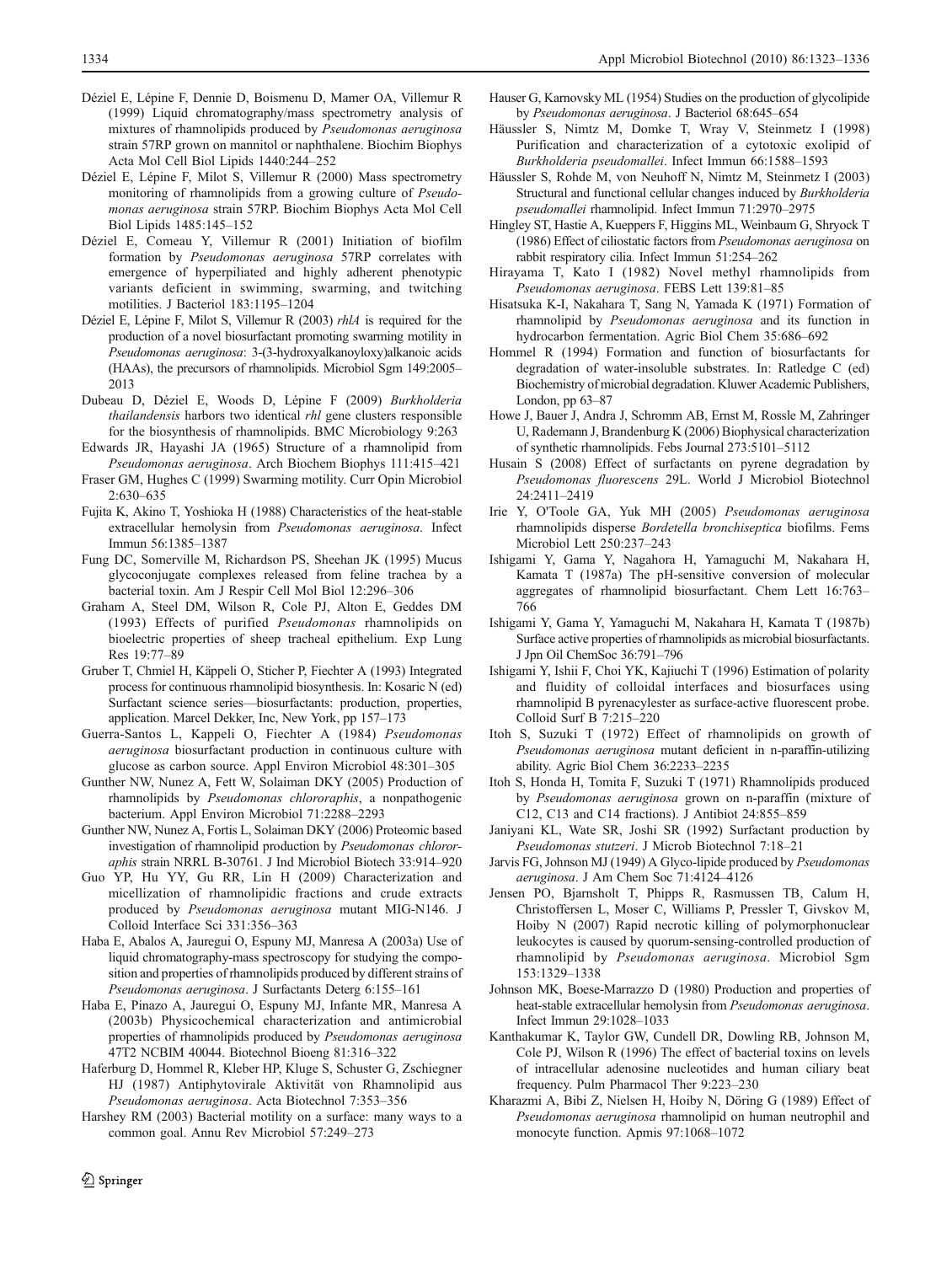- <span id="page-12-0"></span>Koch AK, Käppeli O, Fiechter A, Reiser J (1991) Hydrocarbon assimilation and biosurfactant production in Pseudomonas aeruginosa mutants. J Bacteriol 173:4212–4219
- Köhler T, Curty LK, Barja F, van Delden C, Pechère JC (2000) Swarming of Pseudomonas aeruginosa is dependent on cell-tocell signaling and requires flagella and pili. J Bacteriol 182:5990– 5996
- König B, Bergmann U, König W (1992) Induction of inflammatory mediator release (serotonin and 12- hydroxyeicosatetraenoic acid) from human platelets by Pseudomonas aeruginosa glycolipid. Infect Immun 60:3150–3155
- Kownatzki R, Tümmler B, Döring G (1987) Rhamnolipid of Pseudomonas aeruginosa in sputum of cystic fibrosis patients. Lancet 1:1026–1027
- Kurioka S, Liu PV (1967) Effect of the hemolysin of Pseudomonas aeruginosa on phosphatides and on phospholipase C activity. J Bacteriol 93:670–674
- Lang S, Wagner F (1987) Structures and properties of biosurfactants. In: Kosaric N, Cairns WL, Gray NCC (eds) Biosurfactants and biotechnology. Marcel Dekker Inc, New York, pp 21–45
- Lang S, Wullbrandt D (1999) Rhamnose lipids—biosynthesis, microbial production and application potential. Appl Microbiol Biotechnol 51:22–32
- Lang S, Katsiwela E, Wagner F (1989) Antimicrobial effects of biosurfactants. Fat Sci Technol 91:363–366
- Lee M, Kim MK, Vancanneyt M, Swings J, Kim SH, Kang MS, Lee ST (2005) Tetragenococcus koreensis sp. nov., a novel rhamnolipidproducing bacterium. Int J Syst Evol Microbiol 55:1409–1413
- Lépine F, Déziel E, Milot S, Villemur R (2002) Liquid chromatographic/ mass spectrometric detection of the 3-(3-hydroxyalkanoyloxy) alkanoic acid precursors of rhamnolipids in Pseudomonas aeruginosa cultures. J Mass Spectrom 37:41–46
- Lequette Y, Greenberg EP (2005) Timing and localization of rhamnolipid synthesis gene expression in Pseudomonas aeruginosa biofilms. J Bacteriol 187:37–44
- Maier RM, Soberón-Chávez G (2000) Pseudomonas aeruginosa rhamnolipids: biosynthesis and potential applications. Appl Microbiol Biotechnol 54:625–633
- Martinez-Toledo A, Rios-Leal E, Vazquez-Duhalt R, Gonzalez-Chavez Mdel C, Esparza-Garcia JF, Rodriguez-Vazquez R (2006) Role of phenanthrene in rhamnolipid production by P. putida in different media. Environ Technol 27:137–142
- Mata-Sandoval JC, Karns J, Torrents A (1999) High-performance liquid chromatography method for the characterization of rhamnolipid mixtures produced by Pseudomonas aeruginosa UG2 on corn oil. J Chromatogr A 864:211–220
- Matsuyama T, Nakagawa Y (1996) Surface-active exolipids: analysis of absolute chemical structures and biological functions. J Microbiol Methods 25:165–175
- McClure CD, Schiller NL (1992) Effects of Pseudomonas aeruginosa rhamnolipids on monocyte-derived macrophages. J Leukoc Biol 51:97–102
- McClure CD, Schiller NL (1996) Inhibition of macrophage phagocytosis by Pseudomonas aeruginosa rhamnolipids in vitro and in vivo. Curr Microbiol 33:109–117
- Mireles JR 2nd, Toguchi A, Harshey RM (2001) Salmonella enterica serovar typhimurium swarming mutants with altered biofilmforming abilities: surfactin inhibits biofilm formation. J Bacteriol 183:5848–5854
- Morici LA, Carterson AJ, Wagner VE, Frisk A, Schurr JR, Bentrup KHZ, Hassett DJ, Iglewski BH, Sauer K, Schurr MJ (2007) Pseudomonas aeruginosa AlgR represses the Rhl quorum-sensing system in a biofilm-specific manner. J Bacteriol 189:7752–7764
- Murray TS, Kazmierczak BI (2008) Pseudomonas aeruginosa exhibits sliding motility in the absence of type IV pili and flagella. J Bacteriol 190:2700–2708
- Nayak AS, Vijaykumar MH, Karegoudar TB (2009) Characterization of biosurfactant produced by Pseudoxanthomonas sp PNK-04 and its application in bioremediation. Int Biodeterior Biodegrad 63:73–79
- Neu TR (1996) Significance of bacterial surface-active compounds in interaction of bacteria with interfaces. Microbiol Rev 60:151– 166
- Nitschke M, Costa S, Contiero J (2005) Rhamnolipid surfactants: an update on the general aspects of these remarkable biomolecules. Biotechnol Prog 21:1593–1600
- Nitschke M, Costa S, Contiero J (2009) Structure and applications of a rhamnolipid surfactant produced in soybean oil waste. Appl Biochem Biotechnol. doi[:10.1007/s12010-009-8707-8](http://dx.doi.org/10.1007/s12010-009-8707-8)
- Noordman WH, Janssen DB (2002) Rhamnolipid stimulates uptake of hydrophobic compounds by Pseudomonas aeruginosa. Appl Environ Microbiol 68:4502–4508
- Ochsner UA, Fiechter A, Reiser J (1994) Isolation, characterization, and expression in Escherichia coli of the Pseudomonas aeruginosa rhlAB genes encoding a rhamnosyltransferase involved in rhamnolipid biosurfactant synthesis. J Biol Chem 269:19787–19795
- Ochsner UA, Hembach T, Fiechter A (1996) Production of rhamnolipid biosurfactants. Adv Biochem Eng Biotechnol 53:89–118
- Ohlendorf B, Lorenzen W, Kehraus S, Krick A, Bode HB, König GM (2008) Myxotyrosides A and B, unusual rhamnosides from Myxococcus sp. J Nat Products 72:82–86
- Oliveira FJS, Vazquez L, de Campos NP, de Franca FP (2009) Production of rhamnolipids by a Pseudomonas alcaligenes strain. Process Biochem 44:383–389
- Onbasli D, Aslim B (2009) Biosurfactant production in sugar beet molasses by some Pseudomonas spp. J Environ Biol 30:161–163
- Overhage J, Lewenza S, Marr AK, Hancock REW (2007) Identification of genes involved in swarming motility using a Pseudomonas aeruginosa PAO1 mini-Tn5-lux mutant library. J Bacteriol 189:2164–2169
- Pajarron AM, Dekoster CG, Heerma W, Schmidt M, Haverkamp J (1993) Structure identification of natural rhamnolipid mixtures by fast-atom-bombardment tandem mass-spectrometry. Glycoconj J 10:219–226
- Pamp SJ, Tolker-Nielsen T (2007) Multiple roles of biosurfactants in structural biofilm development by Pseudomonas aeruginosa. J Bacteriol 189:2531–2539
- Parkins MD, Ceri H, Storey DG (2001) Pseudomonas aeruginosa GacA, a factor in multihost virulence, is also essential for biofilm formation. Mol Microbiol 40:1215–1226
- Perneel M, D'Hondt L, De Maeyer K, Adiobo A, Rabaey K, Hofte M (2008) Phenazines and biosurfactants interact in the biological control of soil-borne diseases caused by Pythium spp. Environ Microbiol 10:778–788
- Pornsunthorntawee O, Wongpanit P, Chavadej S, Abe M, Rujiravanit R (2008) Structural and physicochemical characterization of crude biosurfactant produced by Pseudomonas aeruginosa SP4 isolated from petroleum-contaminated soil. Bioresour Technol 99:1589–1595
- Rahim R, Ochsner UA, Olvera C, Graninger M, Messner P, Lam JS, Soberón-Chávez G (2001) Cloning and functional characterization of the Pseudomonas aeruginosa rhlC gene that encodes rhamnosyltransferase 2, an enzyme responsible for di-rhamnolipid biosynthesis. Mol Microbiol 40:708–718
- Rahman P, Lungut A, Idowu J, Olea M (2009) Biosurfactant production using novel bacteria from Northeast England. Building business on bioscience sustainable innovation conference. Heriot-Watt University, Edinburgh
- Rashid MH, Kornberg A (2000) Inorganic polyphosphate is needed for swimming, swarming, and twitching motilities of Pseudomonas aeruginosa. Proc Natl Acad Sci USA 97:4885–4890